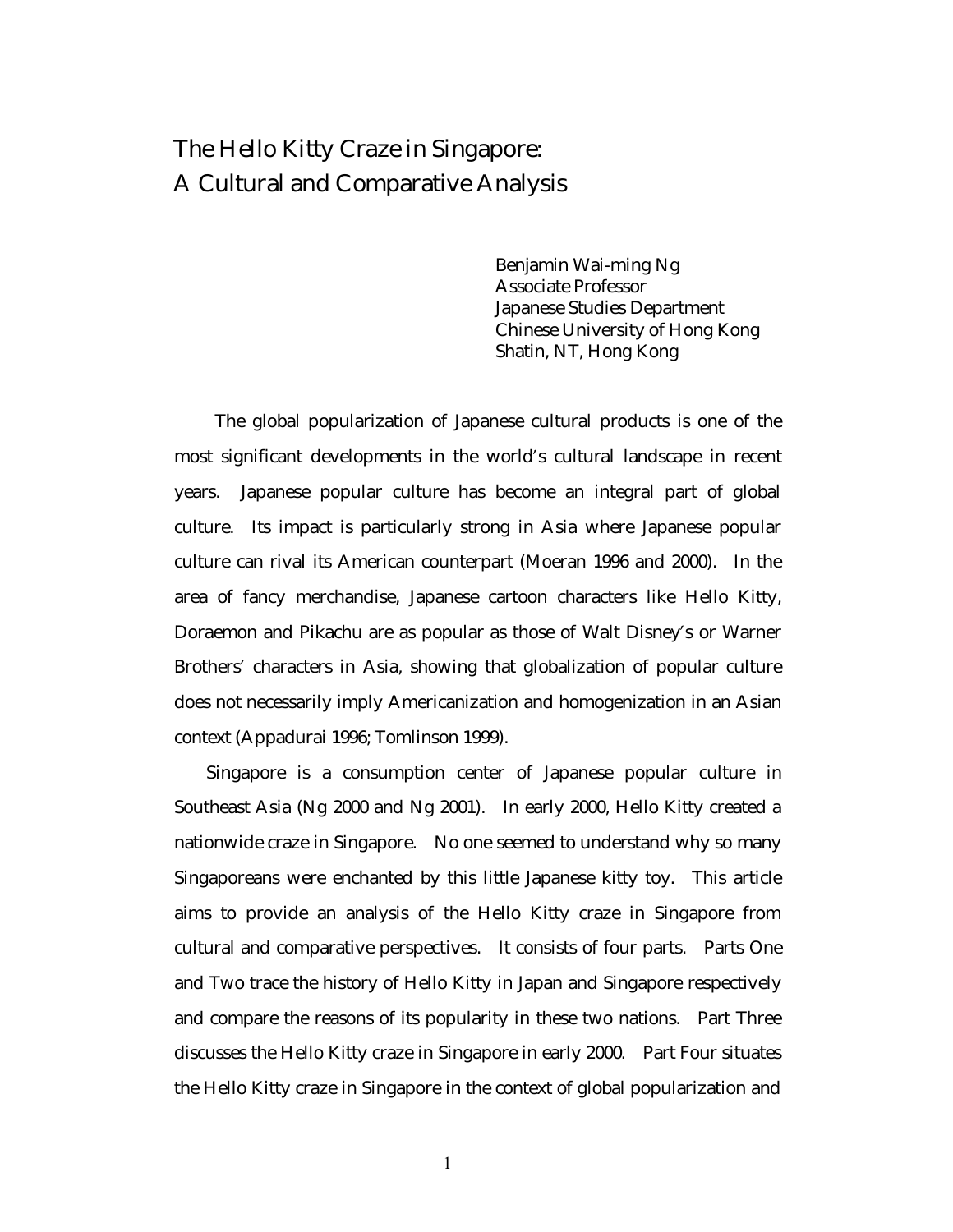localization of Japanese popular culture. Since scholarly works on Hello Kitty basically do not exist, the data of this study was acquired mainly through personal experiences (as a participant and observer of the craze), interviews, newspapers, magazines and websites. Attempts have been made to situate this research within the current scholarship in Japanese studies and cultural studies.

Through a case study of the Hello Kitty craze in Singapore, this paper aims to deepen our understanding of the mechanism of global popularization of Japanese popular culture and the interplay of Japanization and localization. It discusses several questions regarding globalization of Japanese popular culture in the Singaporean context. First, whether Hello Kitty and other forms of Japanese merchandise are symbols of Japanese cultural imperialism or colonialism in Singapore and Asia? Do they change Singaporean perception of Japan and make Singaporeans embrace the "Japanese dreams"? Second, is Japanese popular culture challenging American popular culture as the dominant force in Singaporeans cultural industries and consumer culture? Will the popularization of Japanese cultural products like Hello Kitty cause Japanization in Asian popular culture? Third, who are the main forces behind the Japanese popular culture boom in Singapore in recent years? What are the relationships between the producers and consumers of Japanese popular culture? Do ethnicity and hybridity play a role in the globalization of Japanese popular culture?

## **Hello Kitty in Japan**

Hello Kitty, along with Pikachu and Doraemon, are the most successful cartoon characters created in postwar Japan. Hello Kitty was created by Sanrio, a stationery and souvenir company in Japan in 1974 (Yang 1997; Schilling 1997). Debuting as a nameless character on a petite purse, it was an instant success and the purse sold like hot cakes. In 1975, Sanrio gave it the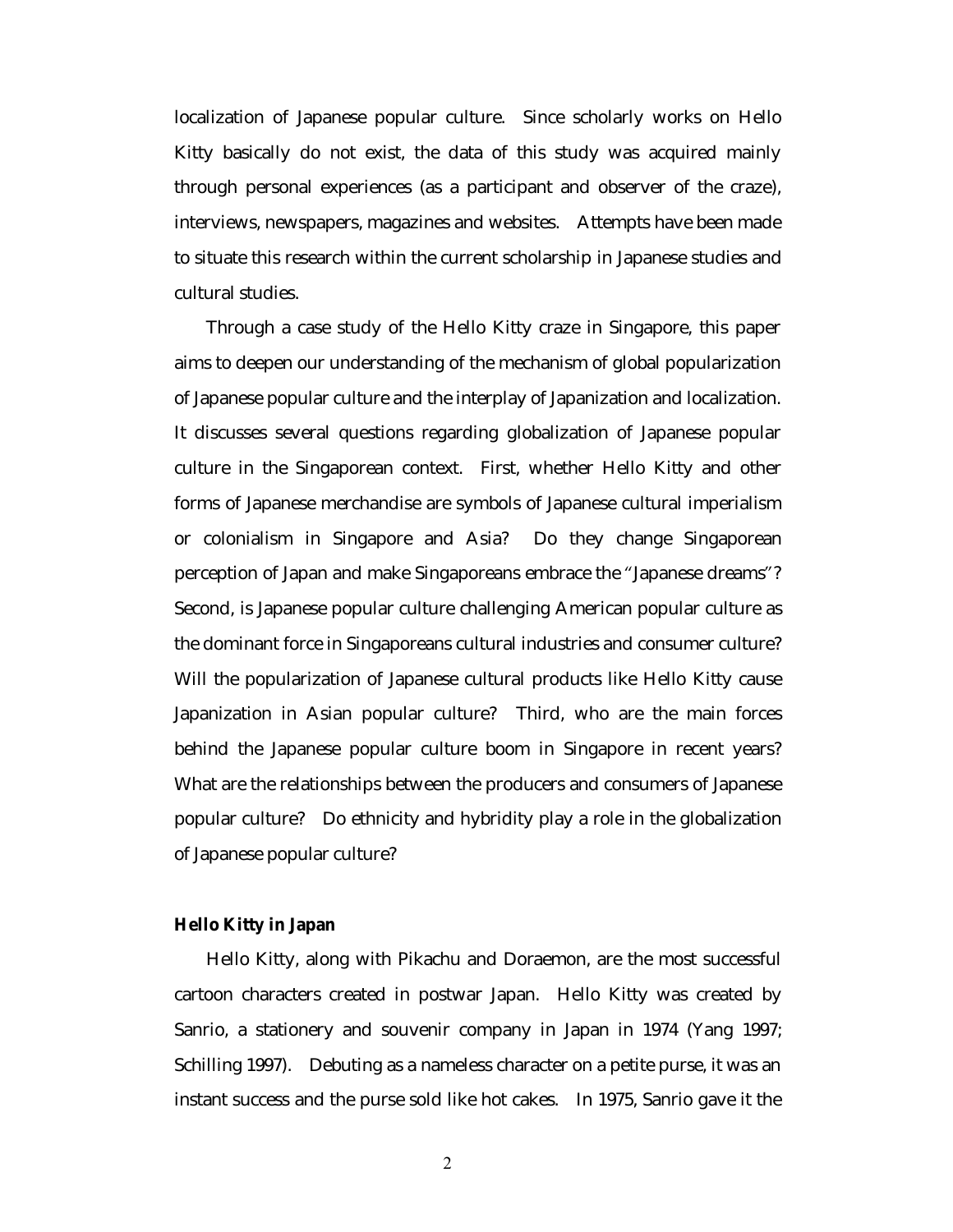name, Hello Kitty (or *Kitti-chan* in Japanese), and an identity as a London cat. Hello Kitty soon became the most popular Sanrio character, making its appearance in almost all kinds of merchandise under the sun. Undoubtedly, Hello Kitty has become one of the most marketable logos and cartoon characters in Japan. Although it has a considerable number of male fans, Hello Kitty is mainly a female subculture in Japan. It is probably the most popular cartoon character among Japanese females. To explain the popularity of Hello Kitty in Japan, we will look into a number of cultural, economic and psychological reasons behind the interest and consumption of Hello Kitty.

First, nostalgia plays an important role in making Hello Kitty a favorite character among young females as well as girls.<sup>1</sup> In the 1970s, Hello Kitty started as a little girls' sweetheart in Japan. In the 1980s and 1990s, these small girls became teenagers and young women, but many did not lose their interest in Hello Kitty. As a result, Hello Kitty is now beloved by all females from five to the thirty-something. Little girls and young females have different tastes and Sanrio has been very successful in catering for their specific psychological needs. While making new series for little girls, Sanrio has revived many old series, such as Hello Kitty with a ribbon in its left ear (1974-1991 models), sitting Hello Kitty (1974 model), and Hello Kitty with the Terry Bear (1985 model). For teenage girls, Sanrio found Hello Kitty a boy friend, Daniel. For young mothers, Sanrio launched a Kitty baby series in 1999. Due to declining birthrate in Japan, Sanrio has shifted its main target group from little girls to teenage schoolgirls and young women who are

<sup>1</sup> For a socio-psychological analysis of nostalgia as a consumption factor in popular culture, see Davis 1979 and Kelly 1986. Critics believe that nostalgia was a major reason for the revival of Hello Kitty in Japan since the mid-1990s (*Focus Japan* 1998).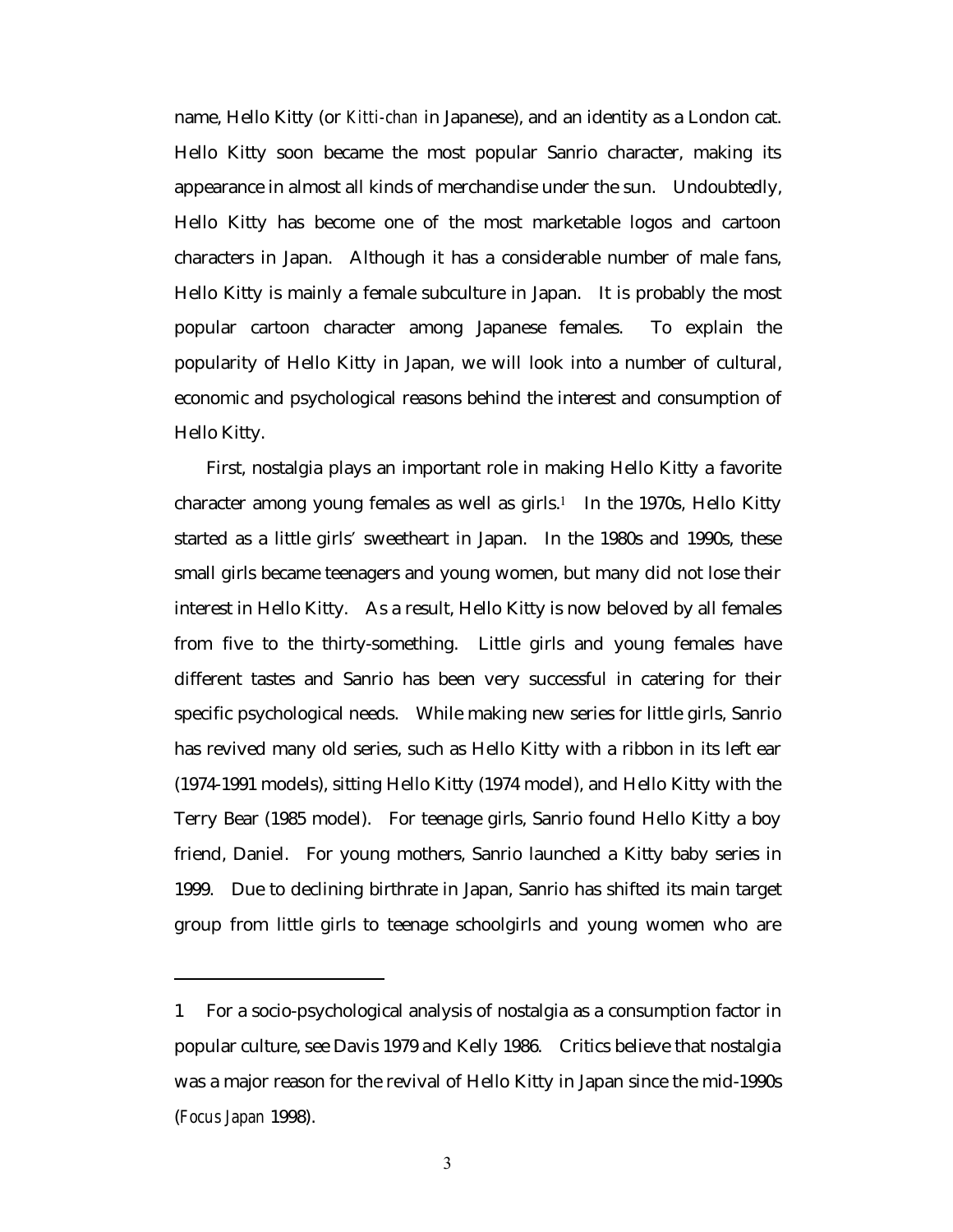larger in number and have stronger purchasing power than girls. A study shows that the most compulsive buyers of fancy products like Hello Kitty are Japanese women in their late twenties and early thirties (Kinsella1995).

Second, Japanese females like cute things and Hello Kitty is the "cutie queen". The cutie style is indeed a characteristic and the selling point of Japanese popular culture. Having a big head, small black-dot eyes, yellow button nose, a red or pink ribbon (later flower) in its left ear, and no month, hands or feet, Hello Kitty is very sweet, cute, friendly and innocent in the eyes of young Japanese females.

The cute culture reached its peak in the 1980s, but is still very powerful in Japanese popular culture. Many young Japanese female icons have become unofficial spokeswomen for Hello Kitty. For instance, Hello Kitty is the trademark for the J-pop (a term, coined in the early 1990s, refers to Japanese popular music for youngsters) singer, Kahara Tomomi, who always carries Hello Kitty products and tells people that she is crazy about Hello Kitty. It is said that the trendy Tokyo high school girls and young working women, the so-called "Harajuku tribe", "Shibuya tribe" and "Shinjuku tribe", often carry Hello Kitty products with them. Young females want people to think that they are as cute and young as their Hello Kitty. In Japanese society, acting cute and innocent is a way to relax and escape from responsibilities. Hence, this youth subculture can be seen as a symbol of defiance against the rigid Japanese society. Consciously or unconsciously, young women carrying Hello Kitty is a statement of refusing to grow up and to take social and moral responsibilities in the adult world (Kinsella 1995).

Third, Hello Kitty has exotic appeal in Japan. Japanese young females like things exotic (especially Western). This is why they are crazy about young girls' (*shojô*) comics about homosexual love in a Western setting (Buruma 1995; Schodt 1983). Likewise, Hello Kitty can take the kids and young females to the world of fantasy. Unlike Hello Kitty in Asia, Hello

4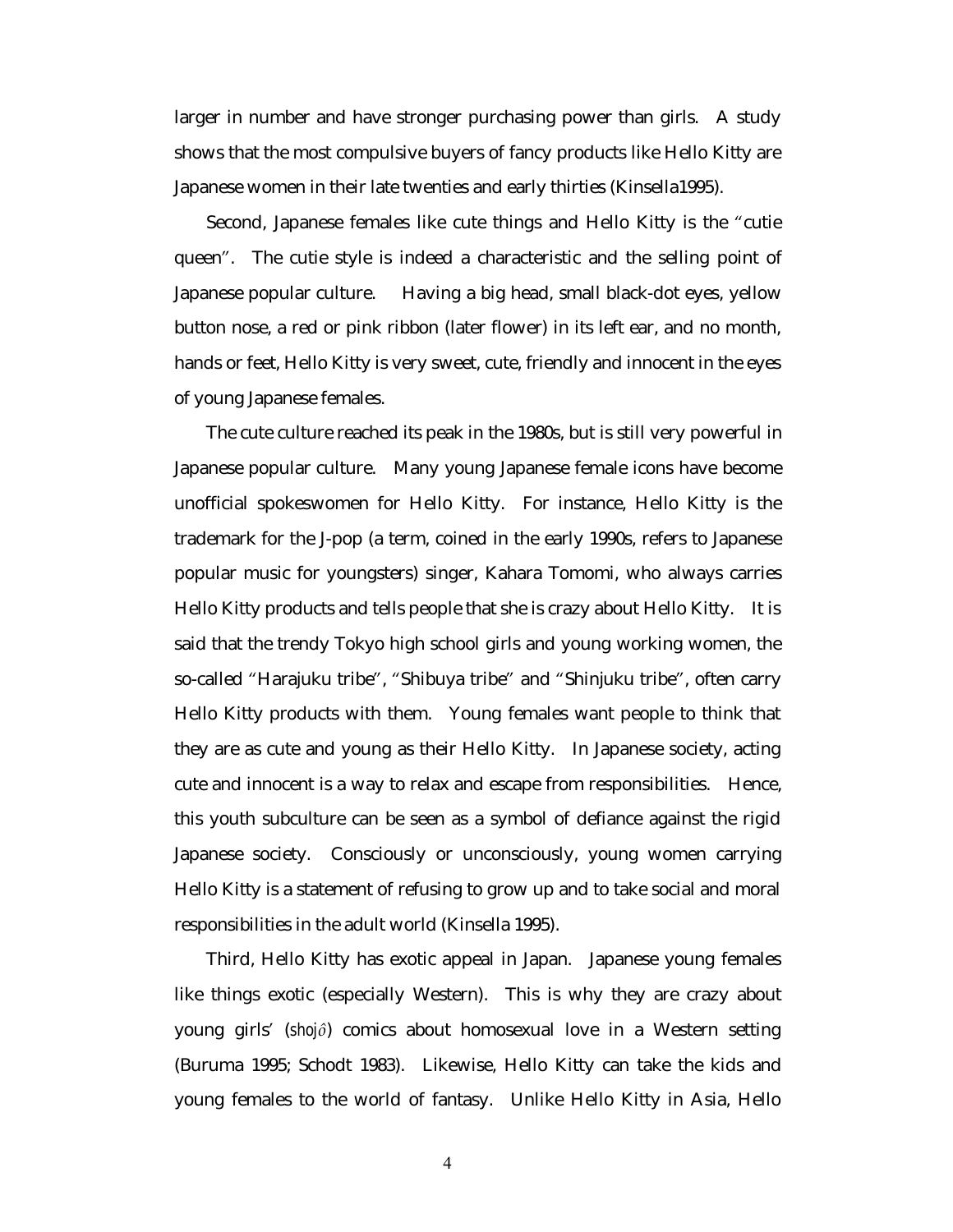Kitty in Japan represents a Western or dreamlike world. Sanrio gives Hello Kitty a Western identity not unlike an English third-grader who likes all trendy and sweet stuff, such as eating cheese cake, ice dream, apple pie, candy and pudding, playing tennis and badminton, and listening to music. Hello Kitty has a sweet family and many good friends. In a sense, Hello Kitty represents a Western fairy tale remade in Japan.2 Hence, the majority of Hello Kitty series in Japan are in Western clothing in which we can hardly find any explicit Japanese flavor. Hello Kitty in kimono, the first Sanrio Asian design, only appeared in 1997. It was only a modest success in Japan. Most Japanese prefer Hello Kitty as a Western cat than a Japanese cat, thinking that having too strong Japanese flavor is not "cool" in popular culture. This explains why when McDonald's launched the Japanese and Chinese Hello Kitty series in Japan in the summer of 2000, they received very poor responses.

Fourth, the merchandization of Hello Kitty makes it a decorative, useful and collectable item. It can be found in several thousand items of merchandise in Japan. About six hundred new items are introduced to the market each month. Started as a purse and stationery, Hello Kitty has now expanded into stationery, stickers, figurines, piggy banks, watches, clothes, bags, glasses, handkerchiefs, cutlery, cosmetics, lingerie, talismans, cakes, posters, puzzles, handphone cases, a Polaroid camera, a Sanyo rice cooker, toaster, and portable CD player, a Daihatsu mini car and Yamaha scooter. Some Japanese bank account books and credit cards also carry the Hello Kitty logo. It is also adopted by other forms of popular culture and consumer culture, such as video games, comics, animation, movies, songs, fashion,

 $\overline{a}$ 

<sup>2</sup> It is believed that the design of Hello Kitty was influenced by Western cartoon characters. For a theoretical discussion of remaking American culture in Japan, see Tobin 1992.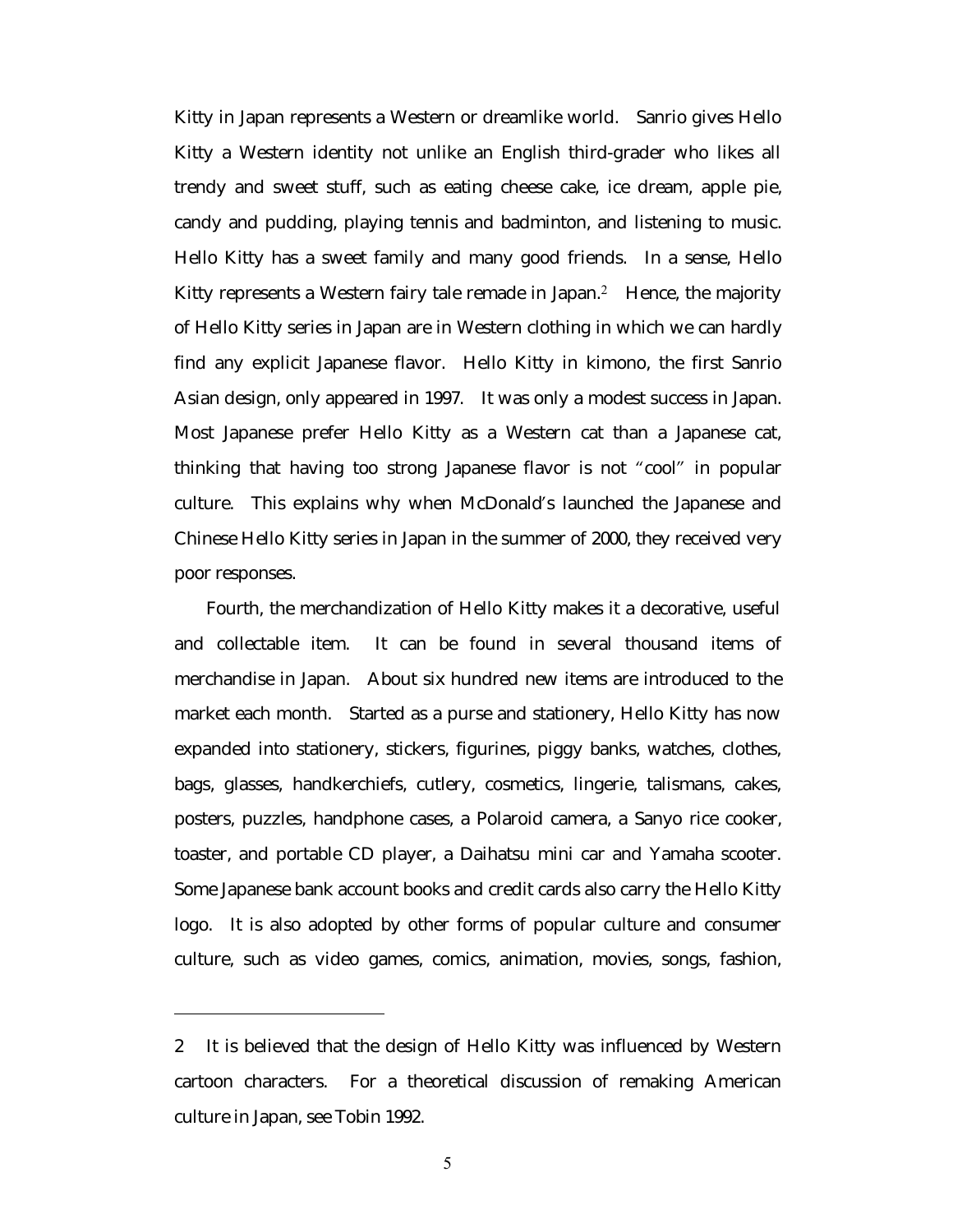photo stickers, theme parks and cafes. Sanrio sells Hello Kitty products through 127 directly managed stores and more than 3,000 affiliates in Japan. About ninety Japanese companies have acquired the licenses from Sanrio to use Hello Kitty or other Sanrio characters in their products. Hello Kitty is available everywhere in Japan from department stores to 100 yen shops.

These above-mentioned four factors make Hello Kitty a long-time favorite among Japanese females. Their order of importance varies from time to time. For instance, cutie and exotic appeal were very strong in the 1970s and 1980s, but declined in the 1990s, whereas nostalgia and merchandization became increasingly strong in the 1990s and early 2000s.

### **Hello Kitty in Singapore**

Hello Kitty is a big business in Singapore. Imported to Singapore in 1976, two years after its debut in Japan, Hello Kitty was relatively popular among small girls from well-to-do families in Singapore in the 1980s, but its popularity declined in the early 1990s. Hello Kitty is making a strong comeback in recent years. The number of Hello Kitty shops and imported items has increased dramatically since 1998, following the revival of Hello Kitty in Japan, Hong Kong and Taiwan in the late 1990s. Cosdel and Rubberband are the two licensed distributors of Hello Kitty and other Sanrio products in Singapore. Cosdel used to be the sole distributor of Sanrio products for a long time since the 1970s. Rubberband is a new competitor who acquired the license to distribute Sanrio products only a few years ago. These two archrivals distribute Hello Kitty merchandise to hundreds of retailing shops in Singapore. Cosdel is the distributor of Kalm (founded in the 1970s), Kitty & Friends Lifestyle Store (founded in 1998) and One.99 Shops (founded in 1997), whereas Rubberband is the distributor of Shiushiumonoya (founded in 1998), Lifestyle 1.99 (founded in 1998) and Seven Eleven (which has more than a hundred outlets). Besides these two authorized agents,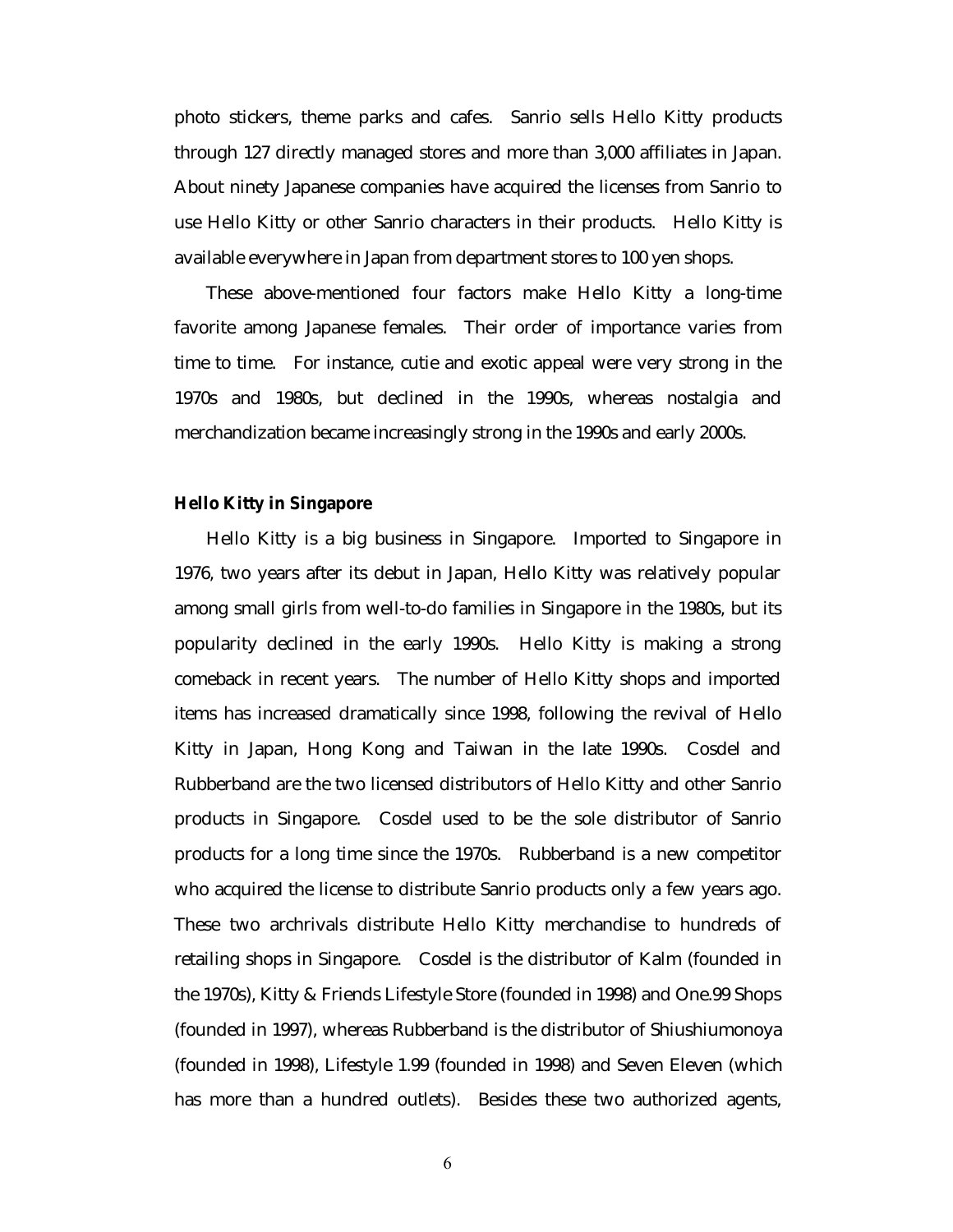there are many parallel importers who import Hello Kitty from Japan, Hong Kong, Taiwan or Thailand. For example, some department stores and shops (e.g., Kitty Collection, founded in 1998) buy Hello Kitty products directly from Japan (Lim 1999; Thang 1999).

Buyers have many choices. In the high-end market, they can buy latest Sanrio products shipped from Japan at Kalm, Kitty & Friends Lifestyle Store, Shiushiumonoya, Kitty Collection and the Sanrio corner in department stores. In the low-end market, they can buy outdated Sanrio Hello Kitty, licensed Hello Kitty and counterfeit Hello Kitty at very affordable prices.

Hello Kitty is a generally accepted logo in Singapore. Many local entertainers use Hello Kitty products in public. For instance, Fann Wong and Ann Kok are well-known Hello Kitty fans. Celebrities like Ivy Lee also confess their love for Hello Kitty (*I-Weekly* 1998). Some companies and organizations in Singapore make use of Hello Kitty to promote their business. In 1998, the Singapore Airlines successfully lured Japanese female tourists to Singapore by giving away exclusive and limited edition of Hello Kitty figurines. In 1999, Sogo organized a Hello Kitty Fair in its department stores, McDonald's sold a special edition of Hello Kitty to people who brought tickets to the exhibition of McDonald's toys at the National Museum, and Konica built a Hello Kitty Castle in the Suntec City. On the Christmas Eve of 1999, Takashimaya organized a Hello Kitty live show in the Takashimaya Square. Japanese companies in Singapore also use Hello Kitty in their products. For instance, Pokka puts the Hello Kitty logo in some of their drinks. Tokiwadô makes Hello Kitty *torayaki* (Japanese red-bean cake)

It is interesting to note that due to historical, cultural and social differences, the reasons for the popularity of Hello Kitty in Singapore are not the same as in Japan. The four major factors, which make Hello Kitty popular in Japan, play a less important role in Singapore. First, nostalgia plays a minor role, because not many Singaporeans were Hello Kitty fans in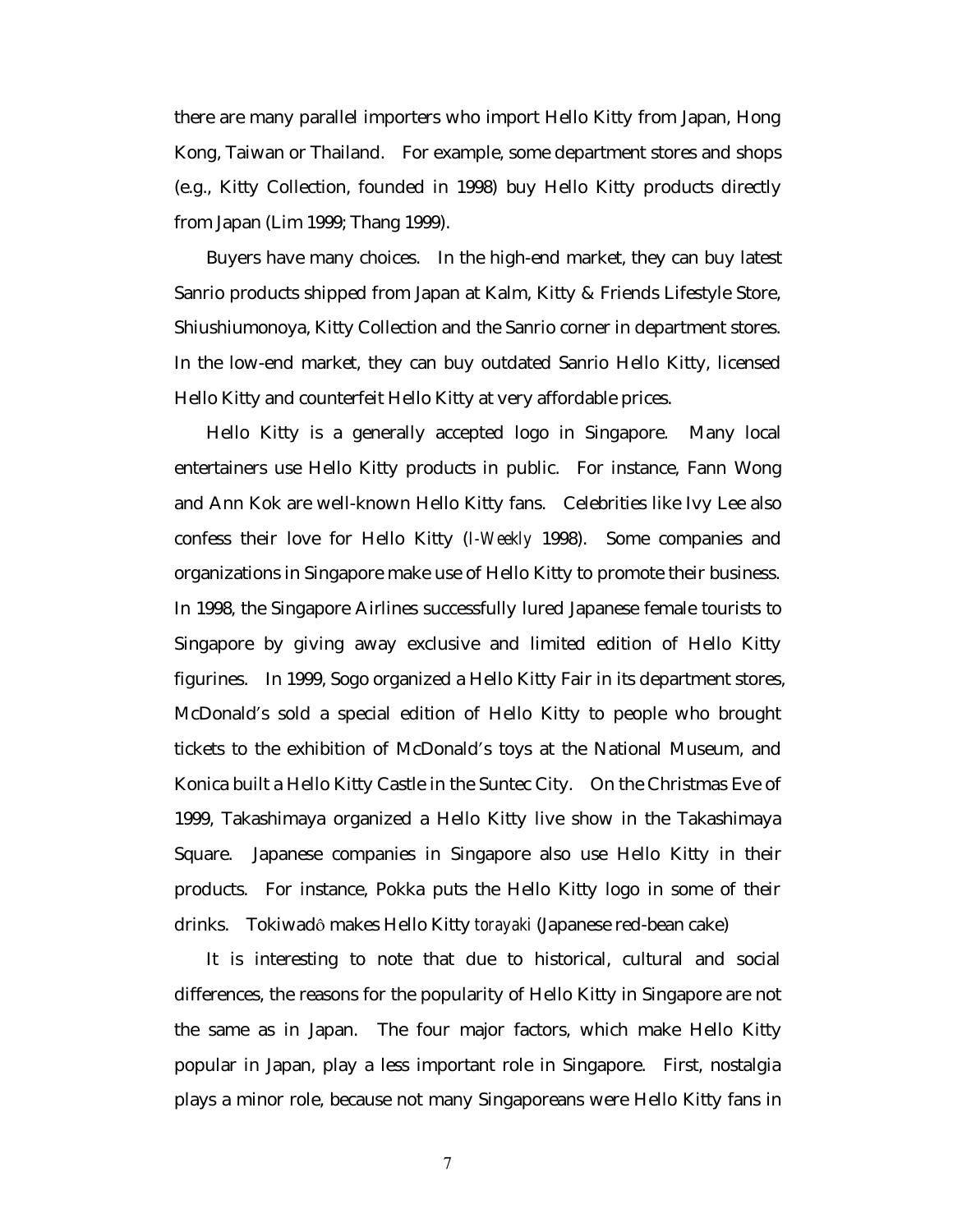the 1970s and 1980s. The Hello Kitty cartoon series was not screened on Singapore television until the late 1990s and it was not very popular. Singaporeans would find other Japanese cartoon characters, like Doraemon, Ultraman, and Candy Candy, more nostalgic than Hello Kitty. Hello Kitty fans in Singapore tend to be younger than their Japanese counterparts. The thirty-something in Singapore are not particularly crazy about Hello Kitty. Second, the cute culture is more appealing to ethnic Chinese in Singapore than the Malays or Indians due to cultural reasons. In Malay and Indian cultures, maturity, independence and responsibility are regarded as important virtues for young people. Tsuji Shintarô, the president of Sanrio, said: "American teenagers and young women are much more independent than their counterparts in Japan. They do not care for childish goods (*Forbes* 1987)." Like the Westerners, the Malays and Indians also find Hello Kitty too sweet and childish. Third, Hello Kitty has exotic appeal to both Japanese and Singaporeans, but it stands for different thing. Hello Kitty is an European cat to the Japanese, but a Japanese cat to Singaporeans. Many Singaporean Hello Kitty fans do not even know about the European background of Hello Kitty created by Sanrio. Asian series of Hello Kitty (in which Hello Kitty dresses in various Asian costumes) are extremely popular in Singapore, but are not well received in Japan. Fourth, the variety of Hello Kitty is limited in Singapore. A small portion of Hello Kitty products (mostly stationery, souvenir, utensils, tidbits and toys) have been imported from Sanrio. Only counterfeits are available for many Hello Kitty items.

If the above-mentioned four factors are not very significant in Singapore, then what are the main reasons behind the Hello Kitty boom in the late 1990s and 2000 in Singapore?

First, the Hello Kitty craze should be understood as a part of the popularization of Japanese popular culture in Asia. Japanese comics, animation, video games, J-pop, television dramas, sushi, karaoke, and photo-

8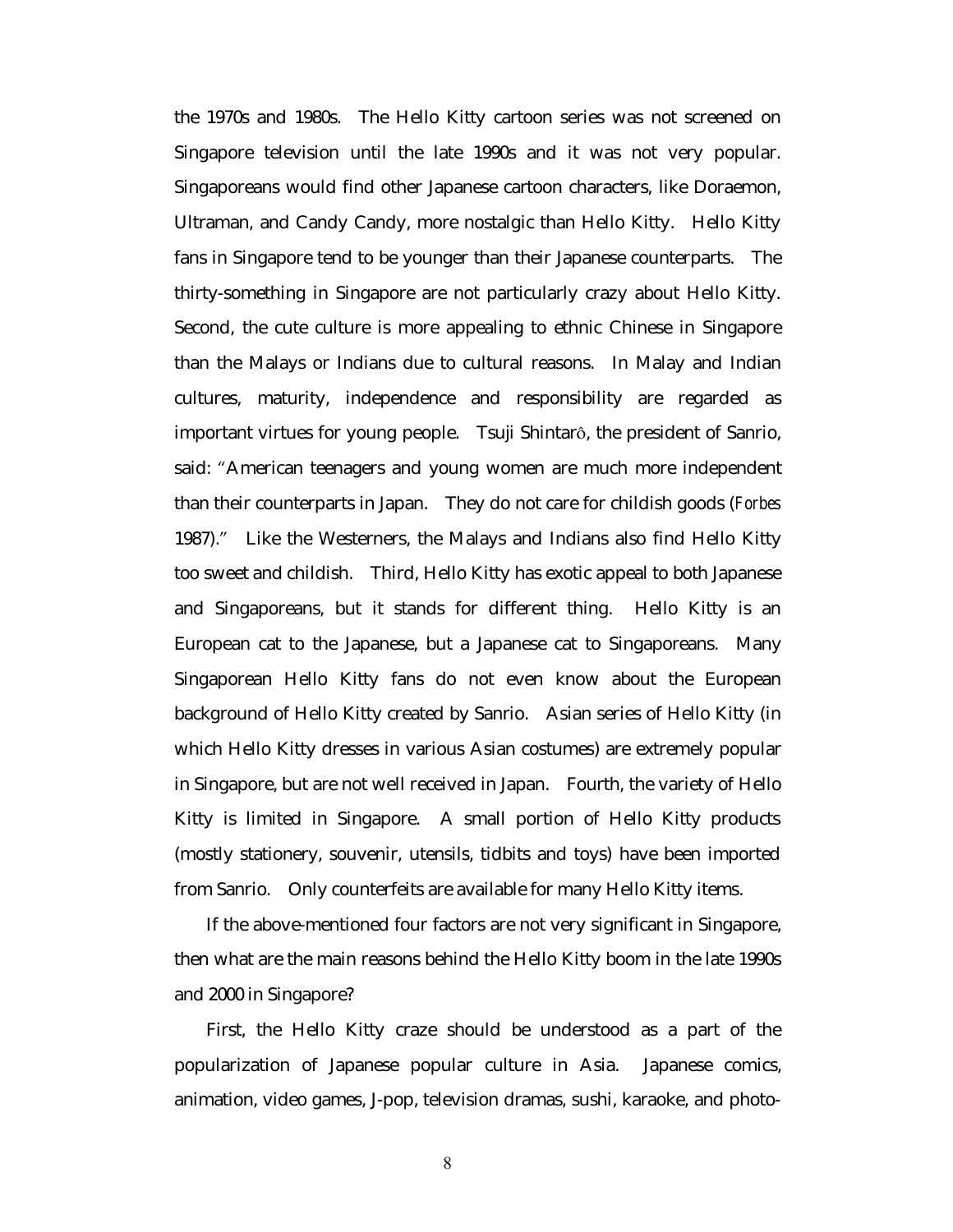sticker machines are getting very hot in Singapore, competing with and gradually replacing American popular culture as the main force in youth culture and consumer culture. Hello Kitty is a necessity for die-hand Japanese popular culture lovers (*harizu* in Chinese).3 Hello Kitty can be found in all kinds of Japanese popular culture. Without this Japanese popular culture boom in the background, Hello Kitty would not have been so popular.

Second, Hello Kitty has been internationalized. It has become one of the most recognizable cartoon characters in the world and was chosen by the United Nations twice as the Child Ambassador of UNICEF in 1983 and 1994 respectively. Sanrio set up subsidiaries in the United States in the 1970s and in Europe (Germany and Switzerland) and Latin America (Brazil) in the 1980s. In the 1990s, Sanrio finally launched its operation in East Asia by establishing its subsidiaries in Taiwan (since 1991), Hong Kong (since 1994), and South Korea (in the late 1990s). For those nations that do not have Sanrio subsidiaries, Sanrio appoints local companies as its agents and distributors. Hence, Hello Kitty are now available in most Asian nations. In the past, very few shops in Singapore carried Hello Kitty and people could only find it in Kalm and Japanese department stores. Now, Hello Kitty has penetrated different forms of consumption in Singapore.

Singapore is influenced by Hong Kong and Taiwan in the popularization of Japanese popular culture. Hello Kitty is one such example. The Hello Kitty business in Hong Kong and Taiwan is much larger than their

<sup>3</sup> Hello Kitty usually occupies some pages in a number of handbooks or manuals for Japanese pop culture lovers published in Taiwan and Hong Kong. Books like Kitty Fanclub and Hello Kitty 25 Anniversary Postcards are very popular among Singapore Hello Kitty lovers. See *Lianhe zaobao* 2000.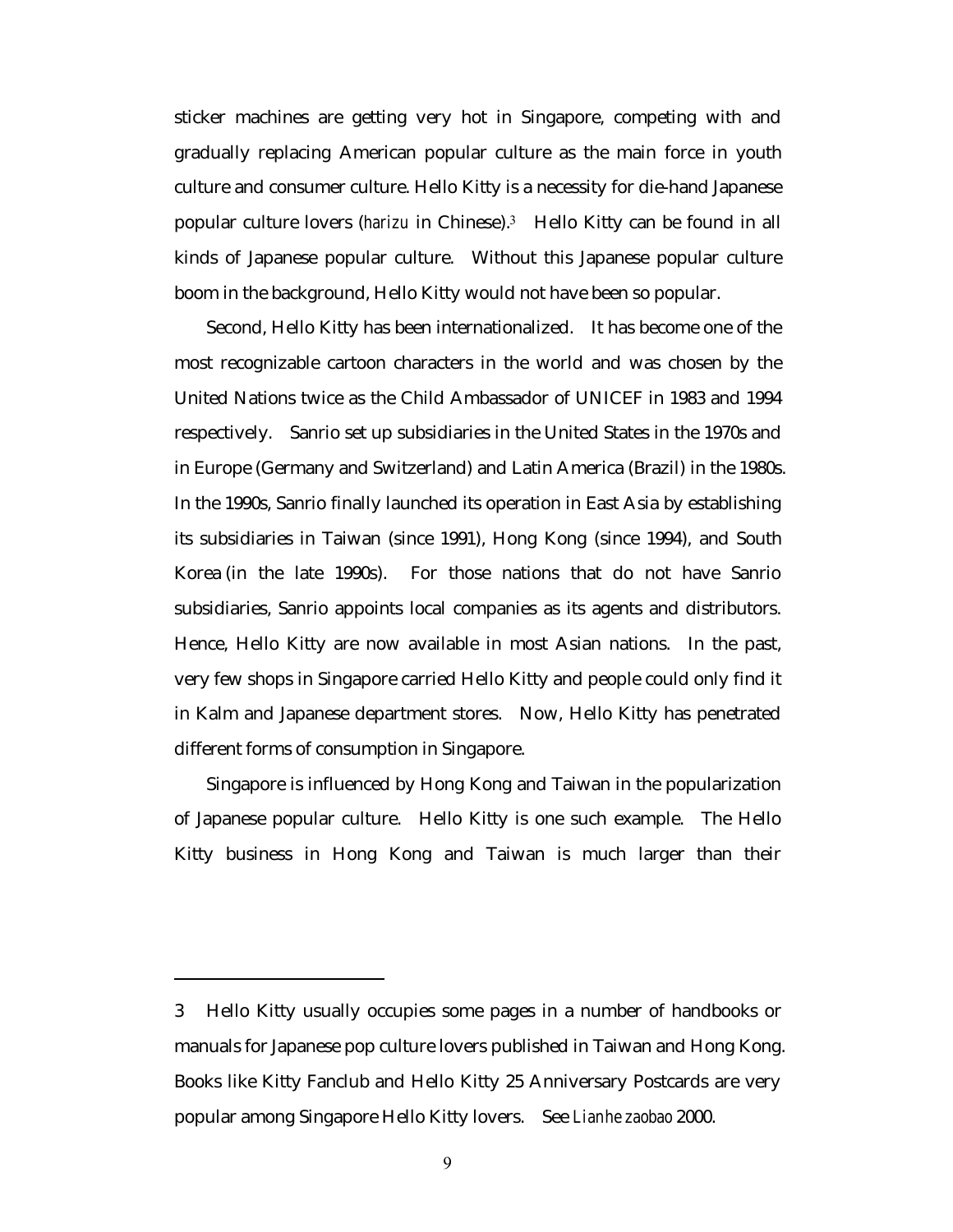counterparts in Singapore and Southeast Asia.4 Some Singapore importers acquire their Hello Kitty products, both genuine and counterfeit, from Hong Kong and Taiwan.

Third, the availability of cheap outdated, licensed and counterfeit Hello Kitty products plays a very important role in popularizing Hello Kitty in Singapore. Outdated Sanrio Hello Kitty products are sold at One.99 Shops, Lifestyle 1.99 and Seven Eleven. Many of these products were made in the early 1990s and some are imported from 100 yen shops in Japan. Several shops and companies in Singapore, like Singapore Airlines, Watsons, McDonald's and Singapore Telecom (SingTel), acquired the license from Sanrio to sell special series of Hello Kitty products made exclusively for them. These special series are usually inferior in quality, but much cheaper than Sanrio Hello Kitty products.

Ironically, counterfeit production is a very important factor in promoting Hello Kitty and other forms of Japanese popular culture in Singapore. There are many fake Hello Kitty products made in Thailand, Indonesia, China,

<sup>4</sup> Sanrio offices in Hong Kong and Taiwan make advertisements and sponsor various activities to promote their products. For instance, they commissioned Taiwanese and Hong Kong singers to record Hello Kitty songs in Mandarin and Cantonese. Hong Kong has a Hello Kitty cafe in the busiest shopping district in Causeway Bay. Thousands of Hongkongers applied for the Hello Kitty Mastercard. Taiwan and Hong Kong also have Hello Kitty magazines (such as Kitty Goods Collection) and the Chinese edition of the Strawberry News Magazine, the official magazine of Sanrio. Latest Hello Kitty models come to Hong Kong and Taiwan at least a few months earlier than Singapore. In contrast, the promotion of Hello Kitty is Singapore is carried out by individual retailers and is very small, usually no more than a small advertisement in local newspapers.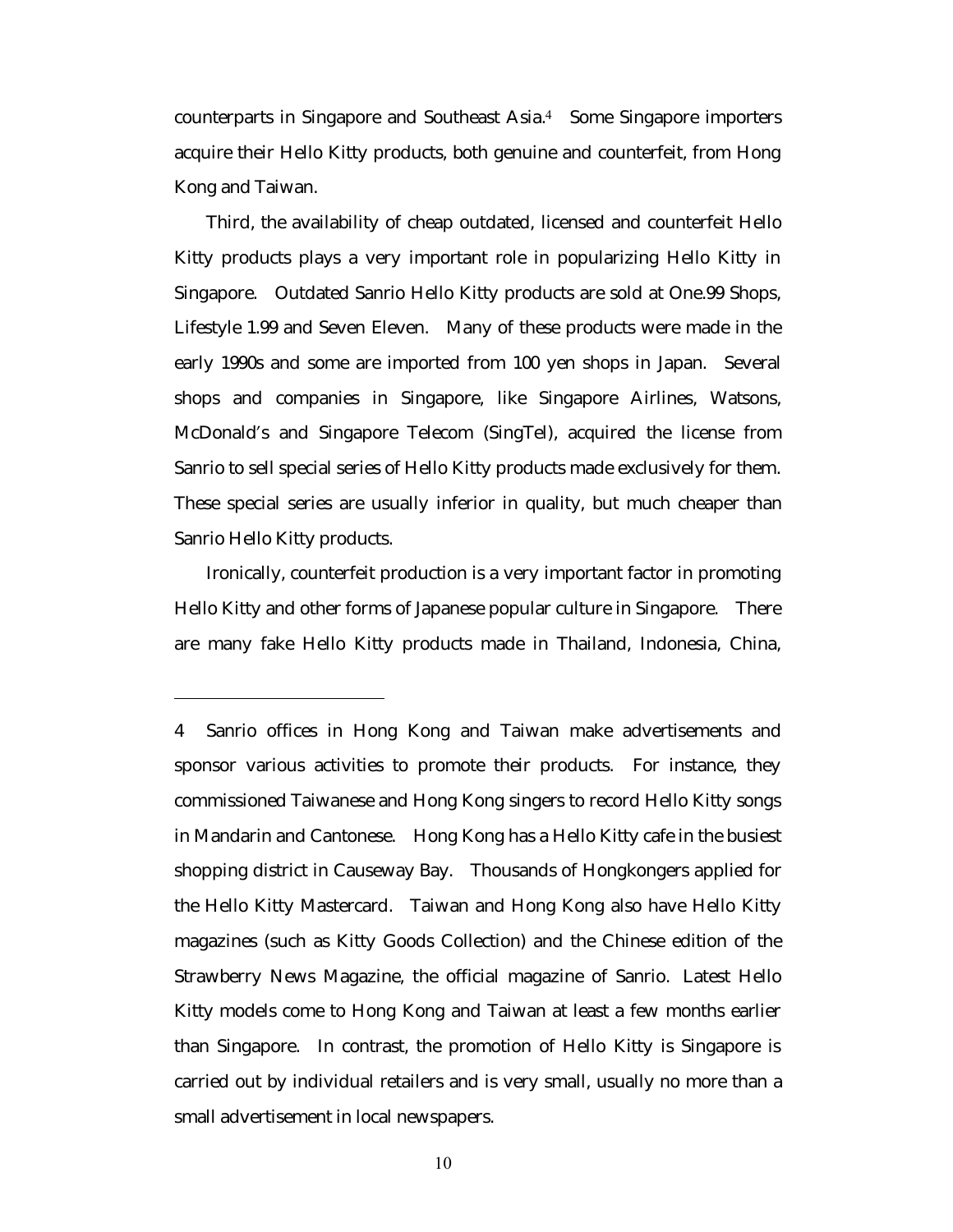Hong Kong or Korea sold in neighborhood stores, night markets and bazaars (*pasar malam*) in Singapore. Their prices are only about one-fifth of the original and they are very popular among students and low-income populations who cannot afford the original. There are more counterfeit Hello Kitty products than genuine Sanrio products in the Singapore market. Police raid shops every now and then. For instance, on 22 September 1999, the Singapore police raided four souvenir shops and confiscated five thousand counterfeit Hello Kitty products. However, the counterfeit business is getting larger and smarter.

Unlike most Asians, Japanese prefer originals. As Dentsu, Japan's largest advertising company, has identified, popular consumer products in Japan must be personal, high function, high quality, global and genuine (Brannen 1992). Hence, only Sanrio Hello Kitty products do well, and licensed and counterfeit products are few and unpopular in Japan. I have asked some Japanese residents in Singapore in January 2000 and Japanese friends in Tokyo and Osaka in June 2000 why they were not interested in buying the special Asian edition of Hello Kitty promoted by McDonald's (some Singaporeans called it "McKitty"), most replied that they only wanted Sanrio original Hello Kitty and many even considered McKitty as a counterfeit. They also found its designs very strange. Only Japanese children showed some interest in McKitty, but they were discouraged by their parents or elder brothers or sisters to buy. This basic difference in consumers' attitude shows that Japan and Singapore/Asia are two different kinds of consumer society.

#### **The Hello Kitty Craze in Singapore in 2000**

To many Singaporeans, the most unforgettable thing in the new millennium was neither the multi-million dollar millennium party organized by the Singapore government or their millennium resolutions, but the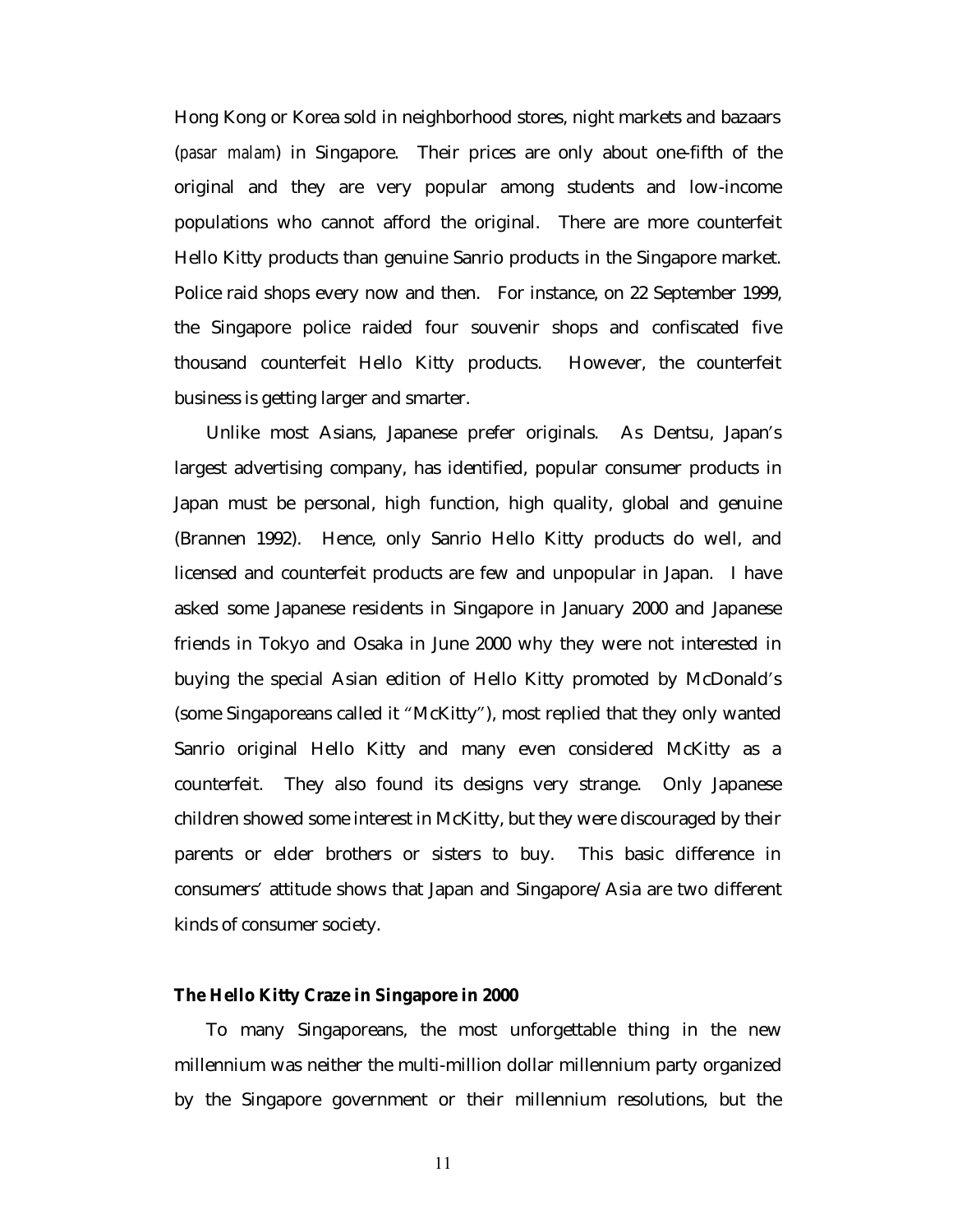unexpected Hello Kitty craze which heated up the city state for the first few weeks in 2000. McDonald's in Singapore launched six pairs of Hello Kitty with her boyfriend, Daniel, dressing in six different costumes. These pairs were made in Hong Kong factories with special permission from Sanrio. The quality was inferior to Sanrio products, but the price was very affordable. The special serial of Hello Kitty promoted by McDonald's became the most wanted thing in the new millennium. At the peak of its popularity, 300,000 Singaporeans or about 8% of the entire population, including children, adults, and old people, jammed all 114 McDonald's outlets in Singapore round the clock. This craze turned this "fine city" into a "war zone". Ugly human dramas, such as fights, vandalism, jumping queue, quarrels, dumping unwanted burgers and trash, became the foci of mass media coverage. McDonald's was under fire for creating chaos. It was criticized by the Consumers' Association of Singapore and the Federation of Merchants' Association. Even the government showed its concern. Deputy Prime Minister Lee Hsien Loong said: "Once in a while is alright, but we should not get too carried away. Even if you want the Kitty, there is no need to fight fiercely to try and get one (*Straits Times*, February 2000)." Some congressmen asked the people to cool down and McDonald's to solve the problem. McDonald's at first wanted to sell the last pair of McKitty at the National Stadium, but under official and public pressure, it finally decided that the final pair would not be sold in the first week of February. Instead anyone who ordered the set meal could get a coupon that could be redeemed for the pair in July 2000. The craze finally died down.

Like many other forms of Japanese popular culture in Singapore, the Hello Kitty craze was mainly a Chinese business. Very few Malays, Indians and foreigners joined the queue for McKitty. The Malays in Singapore only bought the Malay wedding pair because it came out during the Hari Raya (Malay New Year) period. There were more female buyers than males.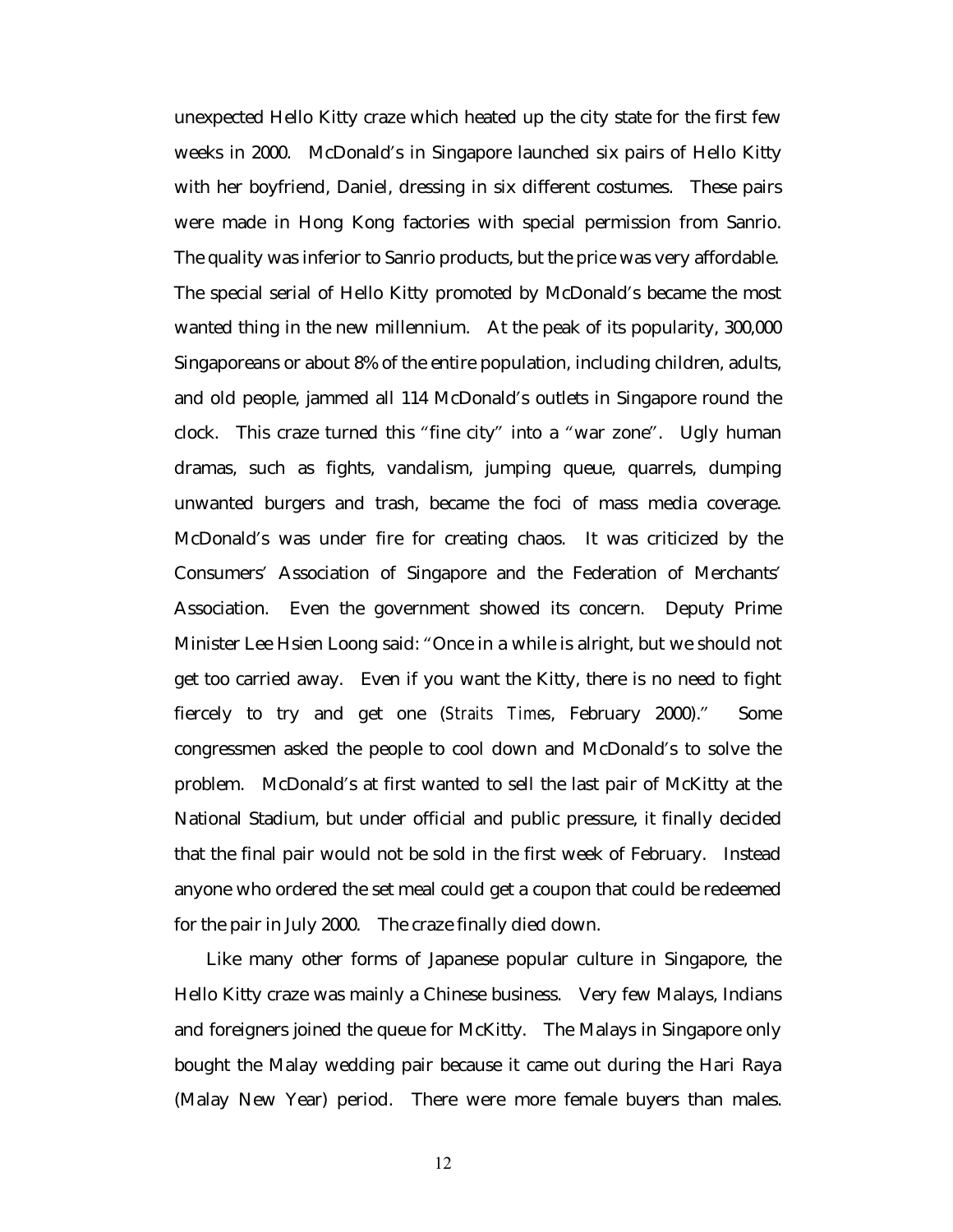Males usually bought for their girlfriends rather than for their own collection. Most buyers were young people. Many joined the queue in groups with their CD players, snack and magazines like going to a party. Senior citizen did it for their children and grandchildren.

Hello Kitty was chosen by the *Lianhe zaobao* as the hottest topic in Singapore in January 2000. Both *Straits Times* and *Lianhe zaobao* received hundreds of letters from readers and published a large number of commentaries and reports. Most of these reports and commentaries were negative. They criticized the fanatic mass, Hello Kitty, McDonald's and later the mass media themselves for causing public disorders and inconveniences. This Hello Kitty craze was also reported by BBC and other international new agencies.

There is no single reason that can explain this craze of unprecedented scale in Singapore. The appeal of McKitty, the business strategy of McDonald's, the *kiasu* (scared to lose out) spirit of Singaporeans, the misjudgment of the mass, and the misinformation and sensational reports given by the mass media all played a role in creating this craze.

Special credit must be given to McDonald's aggressive marketing campaign. McDonald's and SingTel always compete as the largest patron of television commercials in Singapore. If the promoter were not McDonald's, the response would not have been so strong. McDonald's sold these specially-designed Hello Kitty pairs with its set meal. It was priced at \$4.50 for each doll, about four times cheaper than Sanrio Hello Kitty of the same size. The designs were very unique. Singapore was the first nation to launch this Hello Kitty series and thus people believed that it had collection and resale value. Many did not realize that Hong Kong, Taiwan, Malaysia and Japan would launch a similar series later. One readers wrote to *Straits Times*: "Why are there so many silly and impressionable adults who fall for McDonald's marketing ply and become part of the unthinking herd in the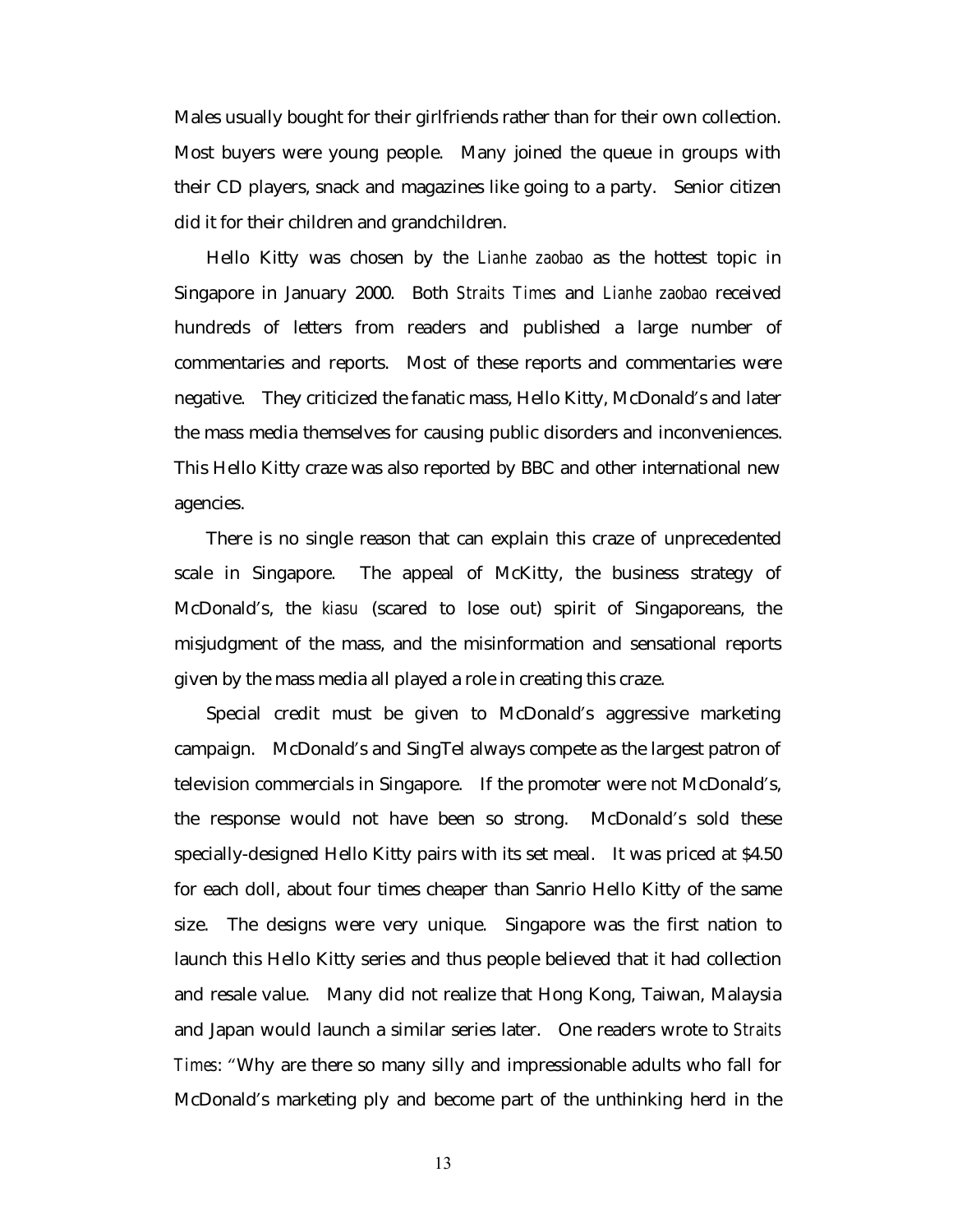mad stampede at the fast-food outlets (*Straits Times*, January 2000)." In June and July 2000, Kentucky Fried Chicken (KFC) used Pokemon soft toys to promote its set meals in Singapore but received lukewarm responses, showing that the promoter can make a big difference in the result of the campaign. If the promoter of Pokemon were McDonald's, it would have created a Pokemon craze in Singapore.

The psychology of the mass changed three times during the month of McKitty craze. At first, they bought it for their own collection or for their loved ones. A reporter wrote: "The supporters depicted it as a heartwarming expression of love, mutual self-help and friendship. Many queued for their loved ones. Not everybody was driven by the ugly Singaporean syndrome (*Asiaweek*, 2000)." At the second stage, more people saw it as an investment. The mass media kept telling the people that their Hello Kitty pairs had a high resale value. For example, the report of a Singapore man who successfully sold a pair of McKitty to a Hong Kong collector at US\$50 or ten times higher than the original shocked the people. Most people bought extra pairs for resale. Many old people also joined the queue for their children or grandchildren who had to work or go to school. One critic remarked: "One reason must be greed. They actually believe the toys are valuable investments that will appreciate over time. Another is the inexplicable desire to have something which everyone else is having, regardless of whether it is of any use (*Straits Times*, January 2000)." In the last days, things went out of proportion. People queued up overnight out of the notorious "*kiasu*" mentality. Most buyers were not even Hello Kitty fans. Jumping queue, quarrels, fights and all kinds of ugly and crazy things stole the limelight.

The impact of the Hello Kitty craze in Singapore was strong. In the short term, the craze generated a negative perception of Hello Kitty. Many people blamed Hello Kitty for creating chaos and felt cheated when they

14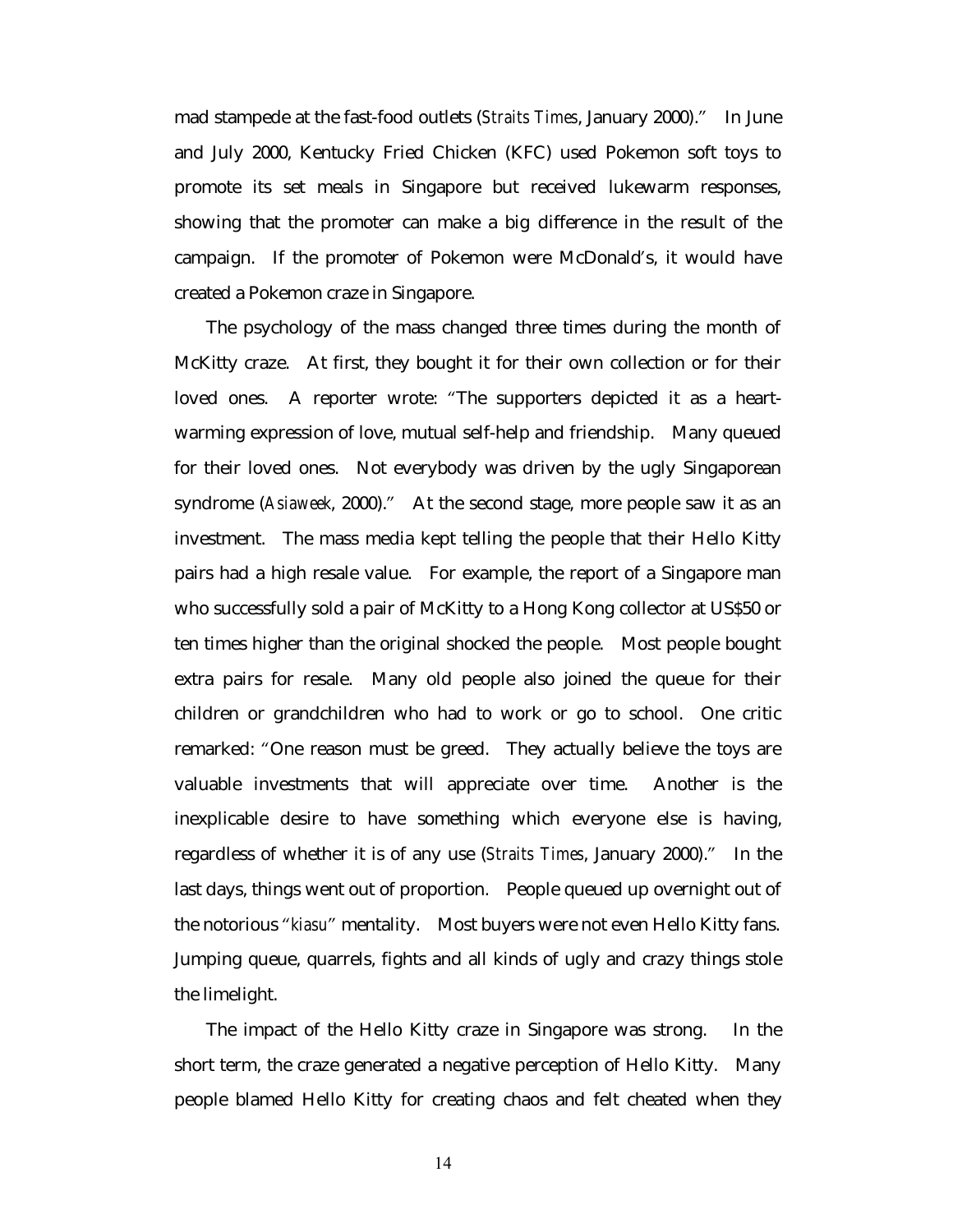could not sell them. Temporarily, Hello Kitty has lost its magic in Singapore. However, in the long term, the craze is good for Hello Kitty, because it has raised the publicity of Hello Kitty among Singaporeans, making it a household name. Many Singapore companies jumped on the Hello Kitty bandwagon to promote their products. Fake McKitty pairs were found in the Chinese New Year market in February 2000. SingTel promoted a Hello Kitty pager and telephone. Puroland (Sanrio in-door theme park in suburban Tokyo, commonly refereed to as "Hello Kitty Land" by Singaporeans and Asians) has become a must in the package tour for Singaporeans to visit Tokyo. As a matter of fact, more than 10% of visitors to the "Hello Kitty Land" are Asian tourists from Hong Kong, Taiwan, Korea and Singapore. A used car dealer gave away the Hello Kitty pair for its customers. In its summer 2000 campaign to lure Japanese tourists to Singapore, Singapore Airlines had a lucky draw to give away 1,000 pairs of specially designed Hello Kitty and Daniel in Singapore Airlines uniforms and 800 Seiko Hello Kitty pilot clocks to Japanese tourists who came to visit Singapore on Singapore Airlines. Hello Kitty also provided inspirations for creative works. Some people wrote songs, poems and prose writings and drew comics about the Hello Kitty craze in Singapore. The Singapore television (on Kid Central) also began to show the Hello Kitty animated series. Pirated video compact discs (VCDs) of Hello Kitty cartoons dubbed in English or Mandarin are everywhere.

In late February and March 2000, Singapore even spread this Hello Kitty fever across the border when McDonald's launched the McKitty campaign in Malaysia. Although its series was slightly different from that in Singapore, many Singaporeans went across the border to create a mini-Hello Kitty craze in Johor Bahru. Most customers were Singaporeans or Malaysians working in Singapore or buying for their Singapore friends. A manager of a McDonald's outlet in Johor Bahru said: "Most of them were Singaporeans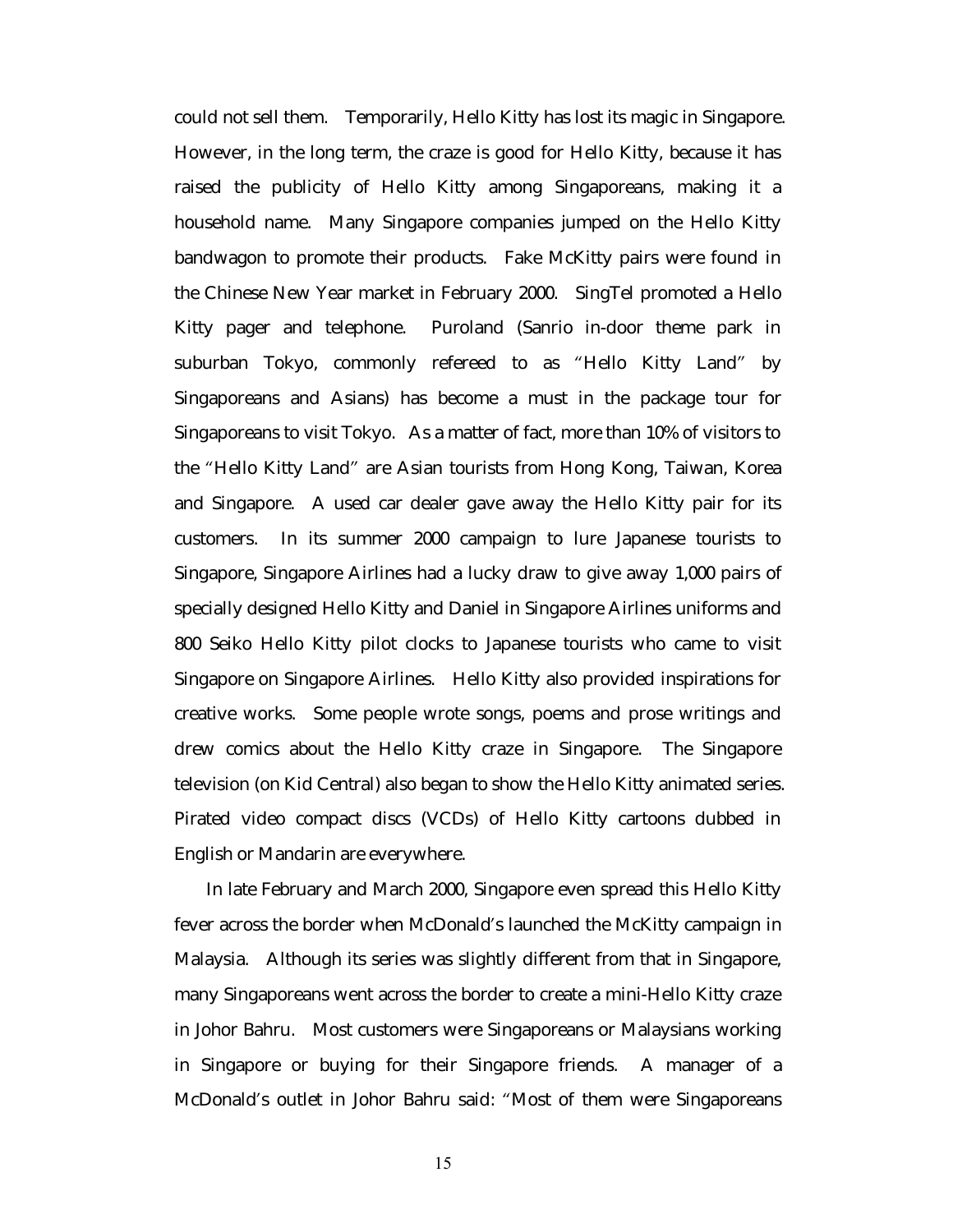who decided to come early to get the dolls and rush back to work in the republic (*Straits Times*, 25 February 2000)." History repeated itself. Some people passed out; fights and quarrels broke out. Glass door was broken and some people got hurt.

#### **Globalization and Localization of Hello Kitty**

Some scholars see Donald Duck, Mickey Mouse or Rambo as the tools by the United States to spread the American ideology (Dorfman, 1975; Woolacott, 1995). Are Hello Kitty and other Japanese cute characters symbols of Japanese cultural imperialism or colonialism to promote Japanese merchandise and values as criticized by some politicians, educators and social critics in Southeast Asia (Bartu 1992)? The answer is yes and no. Compared with Japanese television dramas, fashions, movies, or J-pop, Japanese fancy merchandise like Hello Kitty is more subtle in conveying Japanese ideas and values. Most Singaporeans love Hello Kitty along with Winnie the Pooh, Mickey Mouse (both from the United States) and Miffy (from France) just because they are cute, nostalgic or other reasons and have never realized the ideologies behind these cute characters. Although Singaporeans know that Hello Kitty is from Japan, they do not find very strong Japanese flavor in it. They can neither understand more about Japanese society or culture nor get the idea of the "Japanese dreams" by buying Hello Kitty products. In this sense, Hello Kitty does not seem to be an ideal tool to spread Japanese culture. However, consciously or not, Japanese youth culture, such as the cutie and consumerism, penetrates the mind of the young people in Singapore. Unlike the old-generation Singaporeans who hold anti-Japanese sentiments due to their bitter memories of the Japanese occupation, Singaporean youths have a very positive image of Japan out of their passion for Japanese popular culture, associating Japan with the smiling Doraemon, sweet Hello Kitty, exciting Final Fantasy and fashion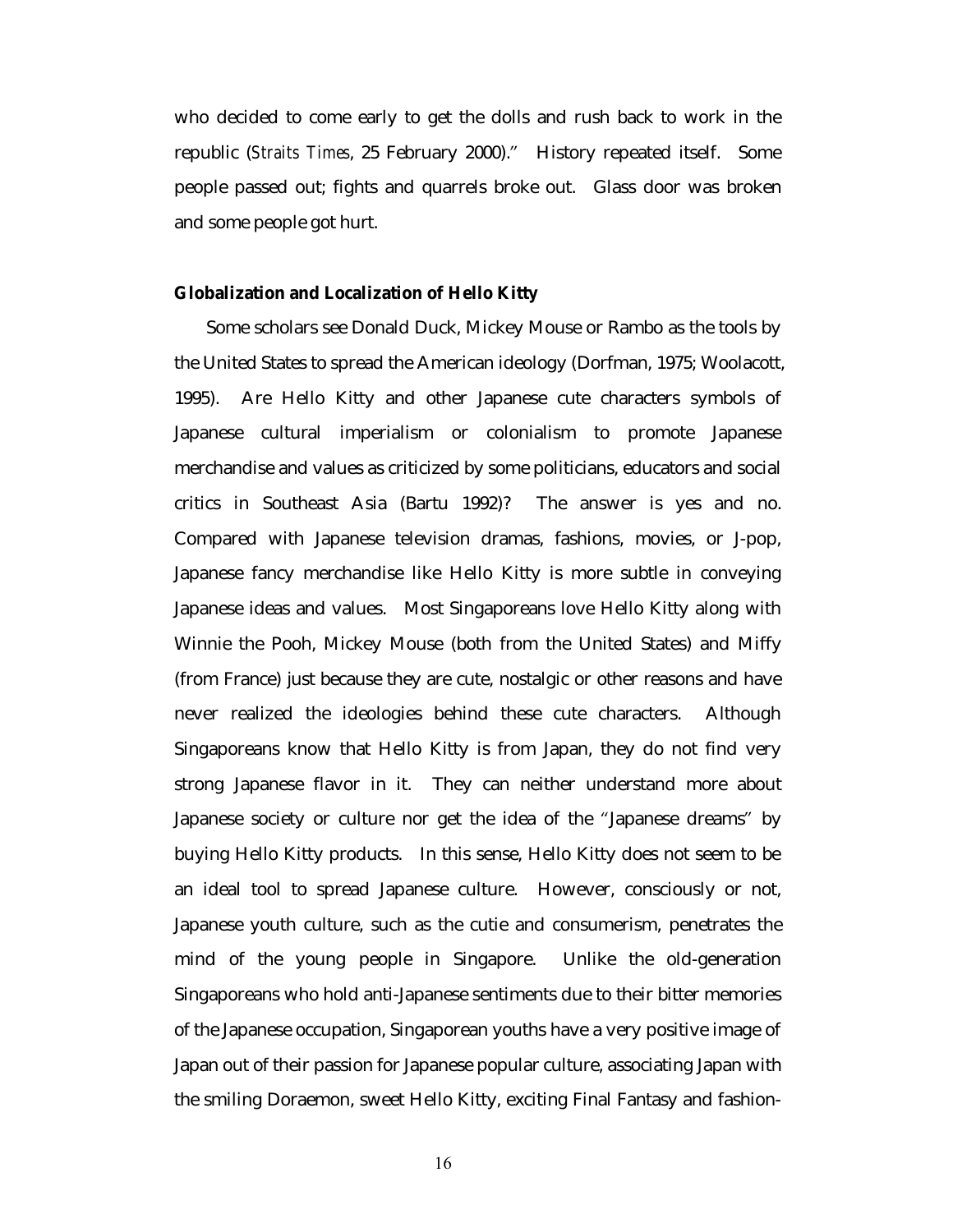conscious Harajuku teenagers. They do not know or care less about Japanese war crimes and Japan-Singapore trade disputes. Hello Kitty has become an "unofficial" cultural diplomat (because it is not promoted or sponsored by the Japanese government) and a pioneer of Japanese economic and cultural expansion in Asia. Thus, in this sense, Hello Kitty also has its ideological implications.

More and more scholars question the wisdom of applying the concept of cultural imperialism to cultural studies in the age of globalization and transnational cultural exchange (Golding & Harris, 1997). Understanding Hello Kitty in terms of cultural imperialism is not very useful in the context of Asian popular culture. Hello Kitty can be remade to promote Asian values. For instance, many Singaporeans bought (counterfeit) electric Hello Kitty lanterns to celebrate the Chinese Ghost Festival and the Mid-Autumn Festival in 1999 and 2000. Hello Kitty mooncake was also popular. Asian businessmen make more profit than the Japanese from Hello Kitty and other Japanese characters. It seems that a more useful concept to examine the Hello Kitty phenomenon is hybridization. In terms of cartoon characters, Hello Kitty, Pokemon and Doraemon are now as popular as Mickey Mouse or Winnie the Pooh in Singapore. Interestingly enough, it was not Japanese fast-food chains like Mos Burger or Yoshinoya, but McDonald's that created the Hello Kitty craze in Singapore, Hong Kong, Taiwan and Malaysia in recent years.<sup>5</sup> The fact that a US franchise promoted the Asian series of a Japanese product shows the importance of cultural hybridization and localization in the globalization of cultural products and that the global popularization of cultural products tears down (or "deterritorize" as in Arjin Appadurai's terminology) the national boundary in contemporary world

<sup>5</sup> For a review of Hello Kitty craze in Hong Kong and Taiwan, see Ishii 2001.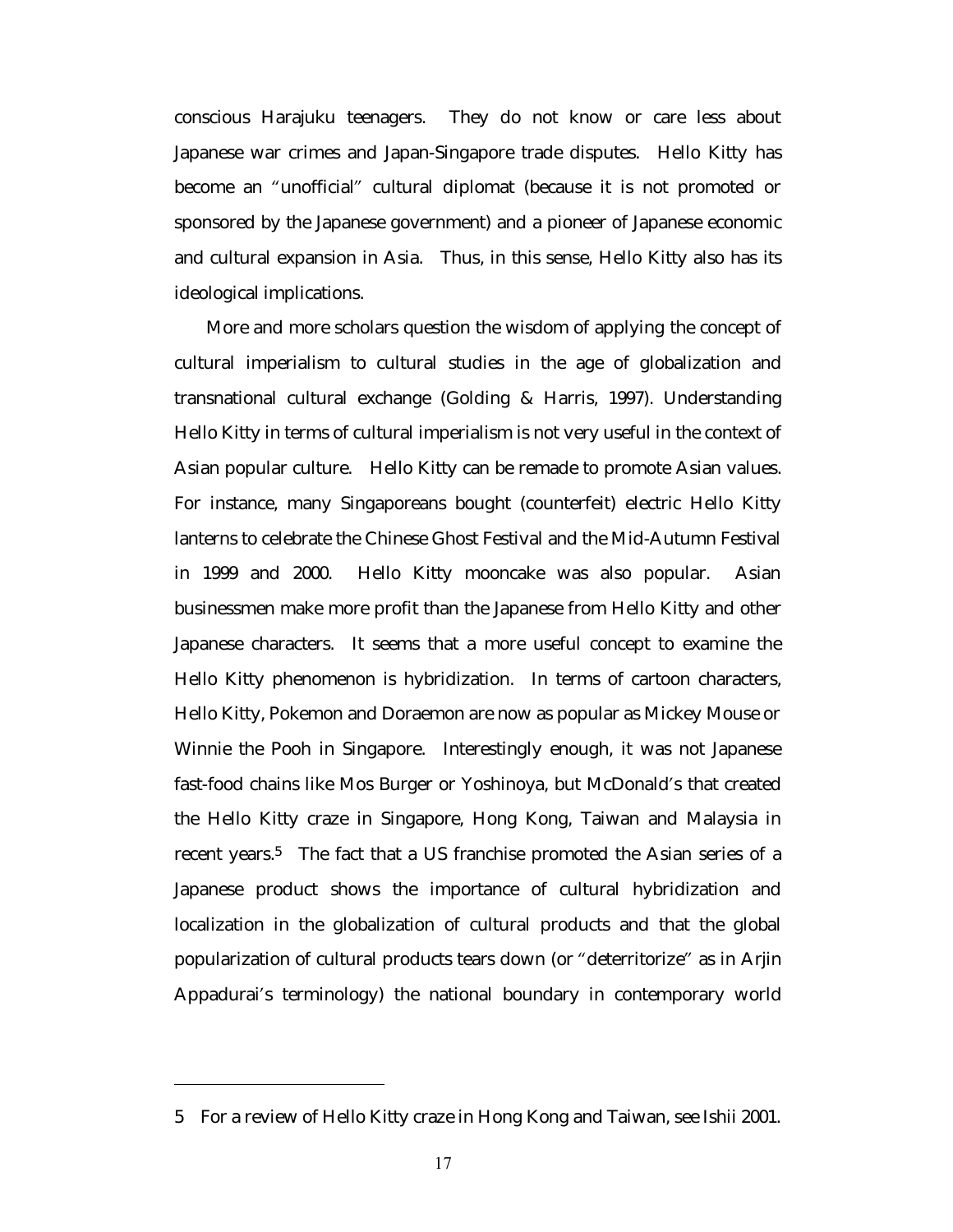(Robertson, 1990; Appadurai 1990). Undoubtedly, Hello Kitty is becoming a global product, but it is remade in different nations to suit the local taste.

Fancy characters are like Buddha with thousand faces. There are Hello Kitty in Korean and Malay costumes, Winnie the Pooh posted as Maneki Nenko (Japanese welcoming cat) and Mickey Mouse in traditional Chinese costume in the Asian market. This kind of localization or hybridization is very common in Asia and it enhances the charm of the products. The popularization of Japanese popular culture in Singapore does not necessarily imply the Japanization of Singapore popular culture (Chua 2000). Similarly, the globalization of Japanese popular culture does not always imply the Japanization of global culture.<sup>6</sup> The making of Japanese popular culture like Hello Kitty as a global culture is achieved through interactions between Japan and the world (Robertson 1980 & 1995).

Sanrio pays more attention to the home and Western markets than the Asian market. The Asian market is largely a paradise of counterfeit Hello Kitty. Unlike Sony which is famous for applying the strategy of "global localization" (or "glocalization" as coined by Roland Robertson) to produce products specially for the Asian market, Sanrio cares less about the Asian market and is not interested in "Asianizing" Hello Kitty.<sup>7</sup> In contrast, it made a special blue Hello Kitty series in the United States to make Hello Kitty look less childish. The global localization of Hello Kitty in Asia is promoted not by Sanrio, but by global franchises (like McDonald's), regional corporations (like Singapore Airlines) and counterfeit businessmen. It seems

<sup>6</sup> Many scholars have pointed out that globalization and hybridization often come together and that globalization of culture is not a one-way process and cultural products are hybridized in this process. See Pieterse, 1995.

<sup>7</sup> For a discussion of global localization of Japanese mass culture in Asia, see Iwabuchi 1999 and Robertson 1995.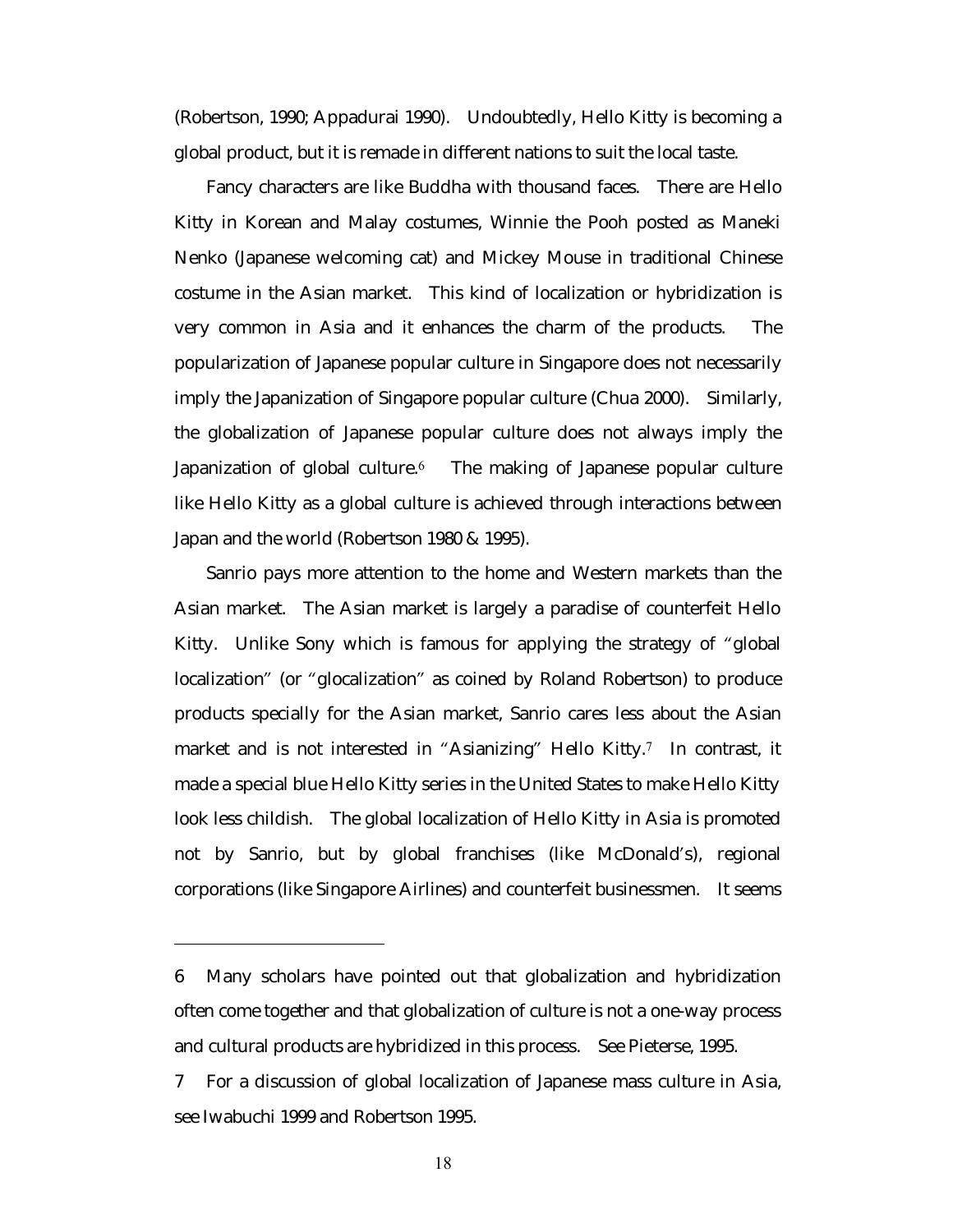that in many cases Asian businessmen take the initiative in introducing and localising Japanese popular culture. Japanese cultural industries are very slow to respond. It is particularly true in the cartoon characters merchandise. Many Asian designs of Hello Kitty and other cartoon characters are created by smart and innovative counterfeit businessmen in Hong Kong, Thailand or Korea. For example, the Hello Kitty air sofa which is quite popular in Asia is indeed created and made in Hong Kong. Sanrio does not produce this item. $8$ 

It seems that the popularity of Hello Kitty will continue to grow in Singapore. Other Sanrio products (like Karoppi, My Melody, Little Twin Stars, and Badtz-Maru) and non-Sanrio Japanese characters (like Pokemon, Doraemon, Digimon, Sailormoon, Tare Panda, and Maneki Nenko) will also have a share in Singapore fancy merchandise market. The competition and interaction between Japanese characters and Western characters (like those of Walt Disney and Warner Brothers) will intensify in the age of globalization.

<sup>8</sup> In my trip to Bali in July 2000, I was surprised to find many counterfeit Hello Kitty products (including McKitty) there made by Indonesian factories. Although their quality is very bad, some designs (such as Hello Kitty as a Muslim) are very creative.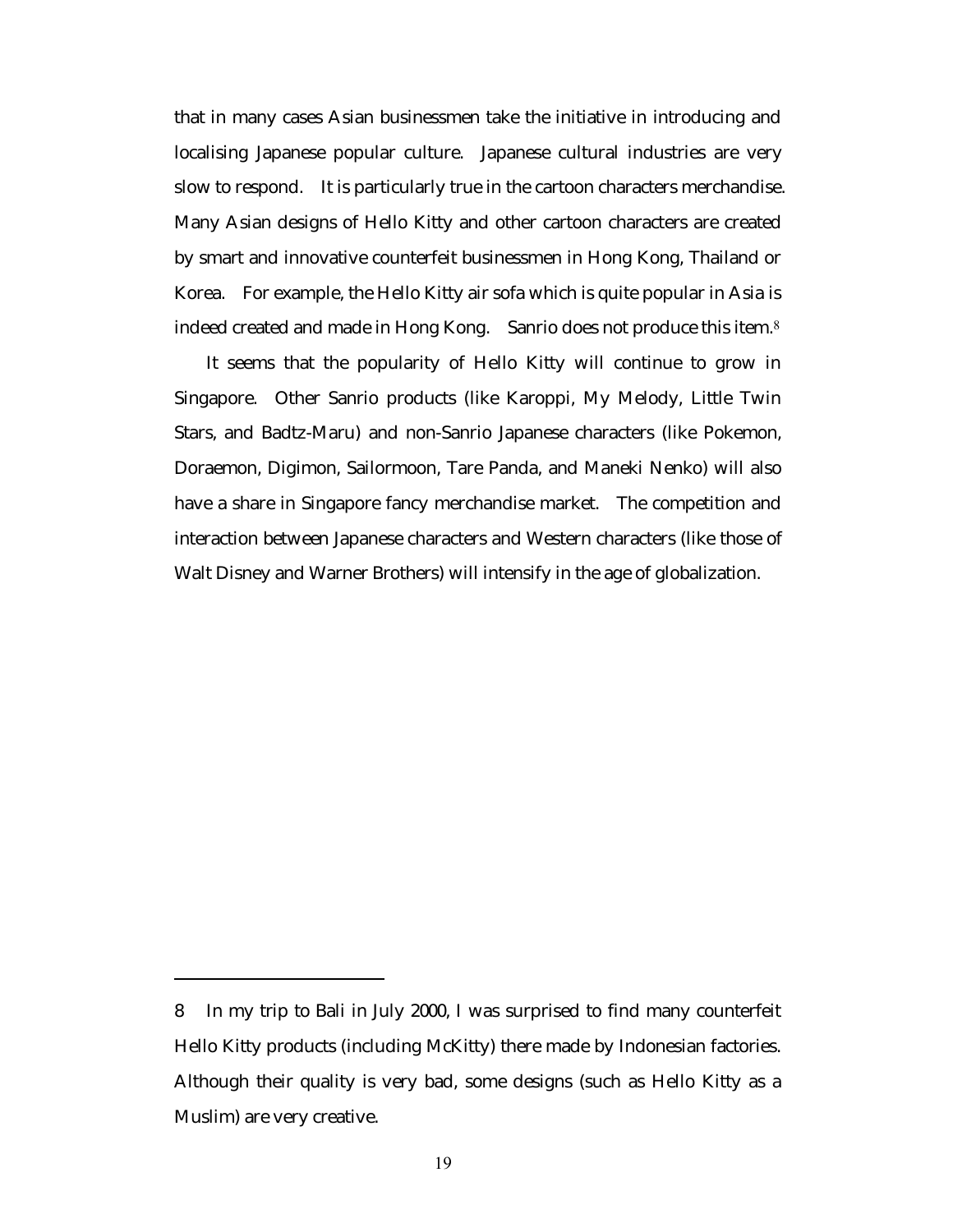#### **REFERENCES:**

- Appadurai, Aijun, 1990 "Disjuncture and Difference in the Global Cultural Economy," in Mike Featherstone, ed., *Global Culture* (London: Saga), pp. 295-310.
- Appadurai, Arjun 1996 *Modernity at Large: Cultural Dimensions of Globalization* (Minneapolis: University of Minnesota Press), p. 17, 32.
- *Asiaweek*, 18 February 2000, p. 12.
- Bartu, Friedemann, 1992 *The Ugly Japanese: Nippon's Economic Empire in Asia* (Singapore: Longman Publishers), p. 185.
- Brannen, Mary Yoko , 1992 "'Bwana Mickey': Constructing Cultural Consumption at Tokyo Disneyland," in in Joseph Tobin, ed., *Remade in Japan: Everyday Life and Consumer Taste in a Changing Society* (New Heaven: Yale University Press), p. 223.
- Buruma, Ian, 1995 *A Japanese Mirror: Heroes and Villains of Japanese Culture* (London: Vintage), pp. 118-135.
- Chua, Beng Huat , 2000 "Where got Japanese Influence in Singapore!" in Eyal Ben-Ari and John Clammer, eds., *Japan in Singapore* (Surrey: Curzon Press), pp. 133-149.
- Davis, Fred, 1979 *Yearning for Yesterday: A Sociology of Nostalgia* (New York: Free Press).
- Dorfman, Ariel and Armand Mattelart, 1975 *How to Read Donald Duck: The Imperialist Ideology in the Disney Comic* (New York: International General)
- *Focus Japan* April 1998 "Hello Again, Kitty: Cartoon Character Goods Make a Comeback," 25: 4, p. 9.

*Forbes*, May 1987, "Mickey Mouse meets Hello Kitty," p. 70. Golding, Peter and Phil Harris, eds., 1997 *Beyond Cultural Imperialism:*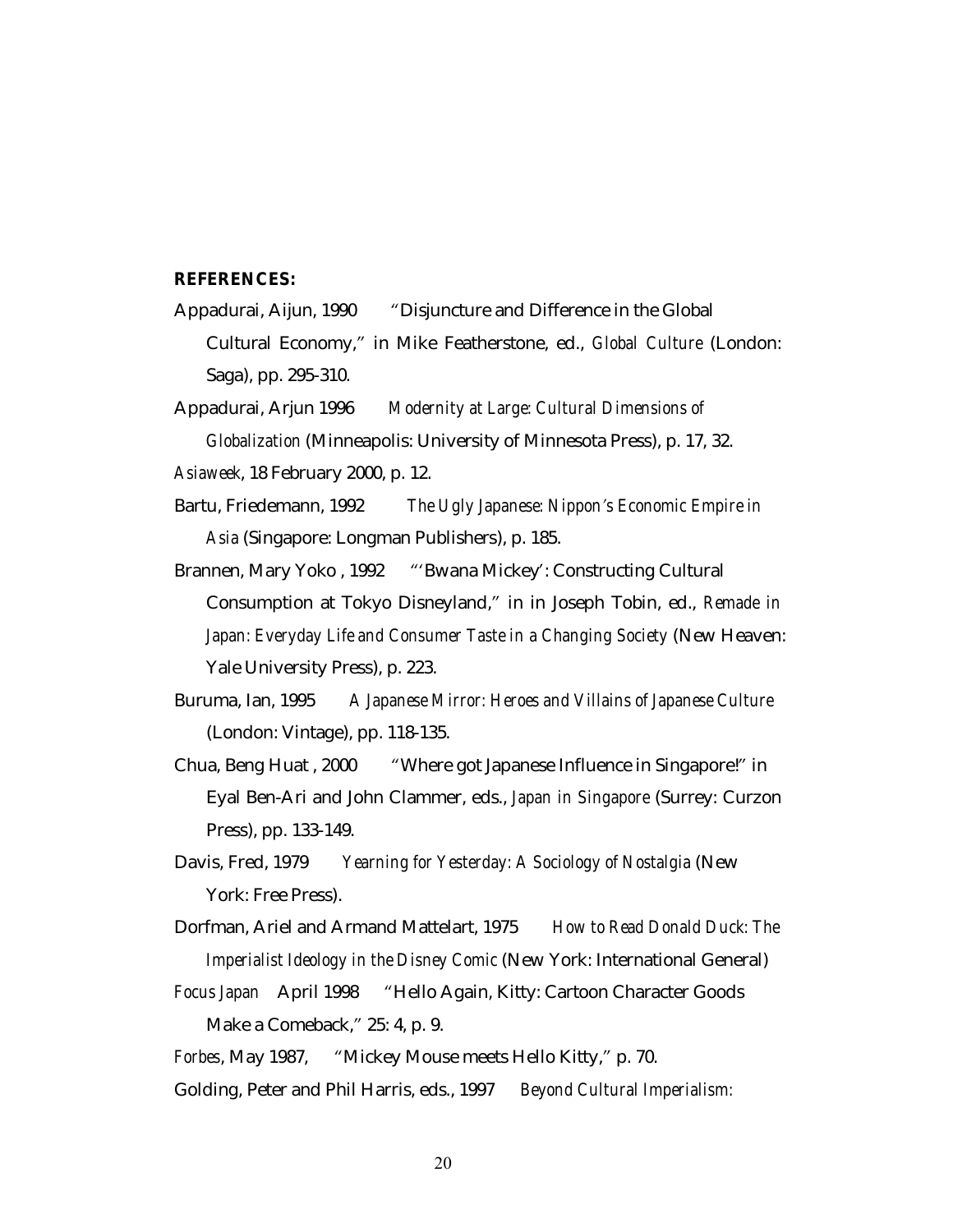*Globalisation, Communication and the New International Order* (London: Thousand Oaks).

- Kinsella, Sharon, 1995 "Cuties in Japan," in Lise Skov and Brian Moeran, eds., *Women, Media and Consumption in Japan* (Surrey: Curzon Press), pp. 243-245; 220-254.
- Kelly, William, 1986 "Rationalization and Nostalgia: Cultural Dynamics of New Middle-Class Japan," *American Ethnologist*, 13: 4: 603-618.

*I-Weekly*, 21 December 1998, p. 60.

- Ishii, Kenichi, ed., 2001 *Higashi Ajia no Nihon taishû bunka* (Japanese pop culture in East Asia) (Tokyo; Sôsôsha), pp. 15-19.
- Iwabuchi, Koichi, 1999 "Return to Asia? Japan in Asian Audiovisual Market," in Kosaku Yoshino, ed., *Consuming Ethnicity and Nationalism: Asian Experiences* (Honolulu: University of Hawai'i Press), pp. 179-180, 185-196.
- *Lianhe zaobao*, 1 May 2000, p. 5.
- Lim, Yan Ling, 1999 *Japanese Merchandise in Singapore: A Study of Sanrio*, Honor Thesis 1998/1999, Department of Japanese Studies, National University of Singapore, pp. 9-13.
- Moeran, Brain 1996 "The Orient Strikes Back: Advertising and Imagining Japan," *Theory, Culture and Society*, 13:3 : 72-112.
- Moeran, Brian 2000 "Commodities, Culture and Japan's Corollanization of Asia," in Marie Söderbery and Ian Reader, eds., *Japanese Influences and Presences in Asia* (Surrey: Curzon Press), pp. 25-50.
- Ng, Wai-ming 2000 "A Comparative Study of Japanese Comics in Southeast Asia and East Asia," *International Journal of Comic Art*, Vol. 2, No. 1: 44-56.
- Ng, Wai-ming 2001 "The Popularization and Localization of Sushi in Singapore," *New Zealand Journal of Asian Studies*, Vol. 3. No. 1: 7-19.
- Ng, Wai-ming 2001 "Japanese Animation in Singapore: A History and Comparative Study," *Animation Journal* (forthcoming)
- Ng, Wai-ming 2001 "Japanese Video Games in Singapore: History,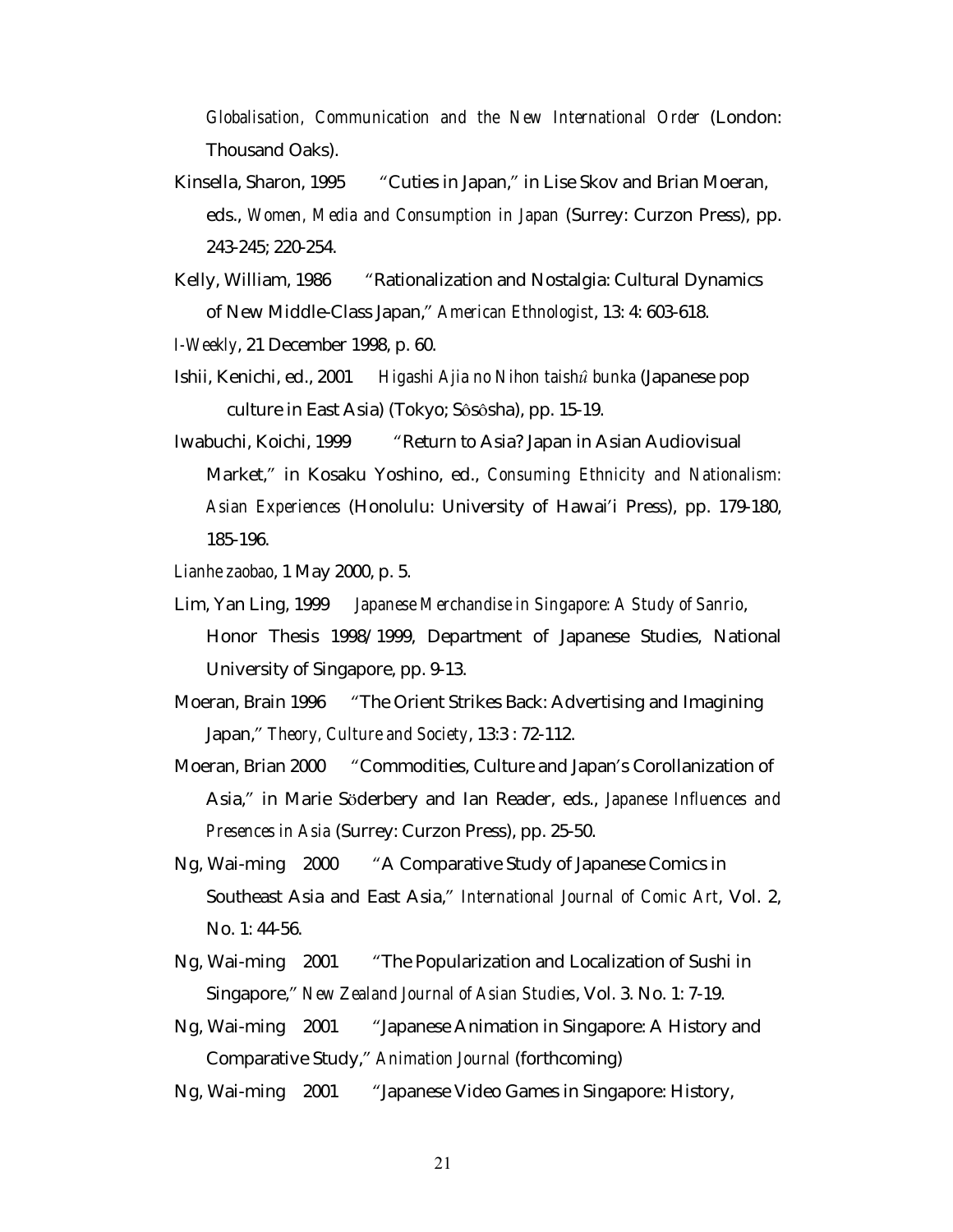Culture and Industry," *Southeast Asian Journal of Social Sciences*, 29:1 (forthcoming)

- Ng, Wai-ming 2001 "From *Oshin* to *Beautiful Life*: A Study of Japanese Television Dramas in Singapore" *Asian Culture*, Vol. 25, pp. 57-68.
- Pieterse, Nederveen, 1995 "Globalisation as Hybridisation," in Mike Featherstone, Scott Lash, and Roland Robertson, eds., *Global Modernities* (London: Thousand Oaks), pp. 45-68.
- Robertson, Roland, 1980 "Japan and the USA: The Interpenetration of National Identities and the Debate about Orientalism," in Nicholas Abercrombie, Stephen Hill and Bryan Turner, eds., *The Dominant Ideologies* (London: Allen and Unwin), pp. 182-198.
- Robertson, Roland, 1990 "Mapping the Global Condition: Globalisation as the Central Concept," in Mike Featherstone, ed., *Global Culture* (London: Saga), pp. 18-21.

Robertson, Roland, 1995 "Glocalisation: Time-Space and Homogeneity-Heterogeneity," in Featherstone, Lash, and Robertson, eds., *Global Modernities* (London: Thousand Oaks), pp. 25-44.

- Robertson, Roland, 1995 "Social Theory, Cultural Relativity and the Problem of Globality," in Mike Featherstone, Scott Lash, and Roland Robertson, eds., *Global Modernities* (London: Thousand Oaks)
- Schodt, Frederik, 1983 *Manga! Manga! The World of Japanese Comics* (Tokyo: Kodansha International), pp. 88-105.
- *Straits Times*, 26 January 2000, "Forum," p. 4.
- *Straits Times*, 5 February 2000, p. 3.
- *Straits Times*, 25 February 200, "Much ado over Hello Kitty dolls," p. 5.
- Thang, Leng Leng, 1999 "Consuming 'Things from Japan' in Singapore," Working Paper for Sumitomo Foundation Project 1998/1999 (Singapore), pp. 19-25.
- Tobin, Joseph, 1992 "Introduction: Domesticating the West," in Joseph Tobin, ed., *Remade in Japan: Everyday Life and Consumer Taste in a Changing Society* (New Heaven: Yale University Press), pp. 1-41.